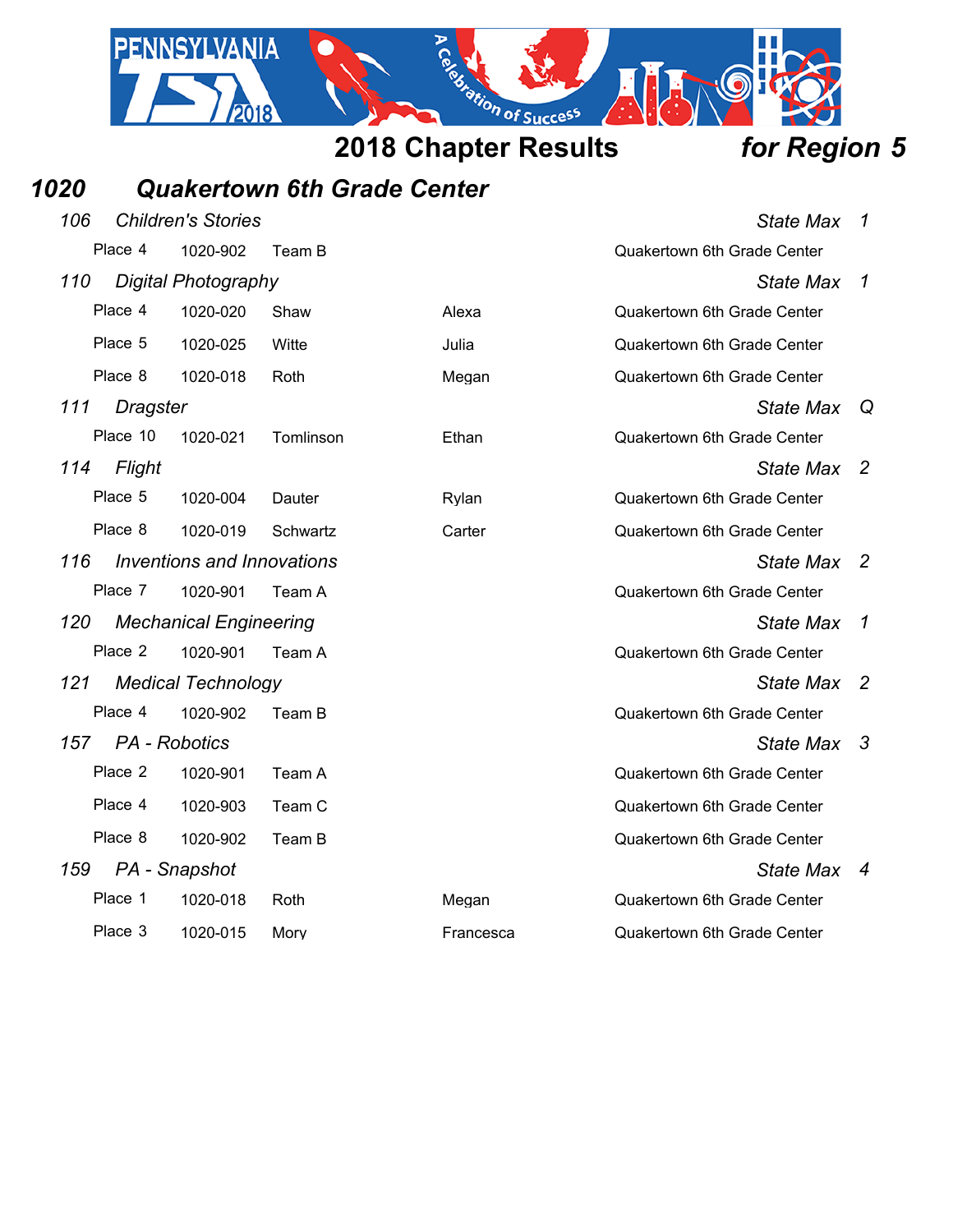

| 1028 |                 | <b>Strayer MS</b>                 |                |        |                   |                  |                          |
|------|-----------------|-----------------------------------|----------------|--------|-------------------|------------------|--------------------------|
| 102  |                 | <b>CAD Foundations</b>            |                |        |                   | <b>State Max</b> | $\overline{\phantom{a}}$ |
|      | Place 2         | 1028-025                          | Schwartz       | Lucas  | <b>Strayer MS</b> |                  |                          |
|      | Place 6         | 1028-009                          | Gruver         | Elijah | <b>Strayer MS</b> |                  |                          |
| 106  |                 | <b>Children's Stories</b>         |                |        |                   | <b>State Max</b> | $\mathcal{I}$            |
|      | Place 2         | 1028-903                          | Team C         |        | <b>Strayer MS</b> |                  |                          |
|      | Place 7         | 1028-901                          | Team A         |        | <b>Strayer MS</b> |                  |                          |
| 107  | Coding          |                                   |                |        |                   | <b>State Max</b> | $\overline{2}$           |
|      | Place 7         | 1028-902                          | Team B         |        | <b>Strayer MS</b> |                  |                          |
| 110  |                 | <b>Digital Photography</b>        |                |        |                   | <b>State Max</b> | $\mathcal I$             |
|      | Place 10        | 1028-018                          | Murray         | Connor | <b>Strayer MS</b> |                  |                          |
| 111  | <b>Dragster</b> |                                   |                |        |                   | <b>State Max</b> | Q                        |
|      | Place 1         | 1028-037                          | Rickert        | Austin | <b>Strayer MS</b> |                  |                          |
|      | Place 2         | 1028-003                          | <b>Borzio</b>  | Zach   | <b>Strayer MS</b> |                  |                          |
|      | Place 3         | 1028-021                          | Richwine       | Philip | <b>Strayer MS</b> |                  |                          |
|      | Place 5         | 1028-006                          | <b>DeVries</b> | Kayra  | <b>Strayer MS</b> |                  |                          |
|      | Place 6         | 1028-012                          | Hunsberger     | Austin | <b>Strayer MS</b> |                  |                          |
|      | Place 7         | 1028-035                          | Kreuz          | Kelly  | <b>Strayer MS</b> |                  |                          |
|      | Place 9         | 1028-009                          | Gruver         | Elijah | <b>Strayer MS</b> |                  |                          |
| 114  | Flight          |                                   |                |        |                   | <b>State Max</b> | $\overline{2}$           |
|      | Place 1         | 1028-020                          | Richwine       | Kevin  | <b>Strayer MS</b> |                  |                          |
|      | Place 2         | 1028-027                          | Sicher         | Kayla  | <b>Strayer MS</b> |                  |                          |
|      | Place 11        | 1028-021                          | Richwine       | Philip | <b>Strayer MS</b> |                  |                          |
| 116  |                 | <b>Inventions and Innovations</b> |                |        |                   | State Max 2      |                          |
|      | Place 5         | 1028-901                          | Team A         |        | <b>Strayer MS</b> |                  |                          |
|      | Place 6         | 1028-903                          | Team C         |        | <b>Strayer MS</b> |                  |                          |
| 117  |                 | <b>Junior Solar Sprint</b>        |                |        |                   | State Max 2      |                          |
|      | Place 8         | 1028-904                          | Team D         |        | <b>Strayer MS</b> |                  |                          |
| 118  |                 | <b>Leadership Strategies</b>      |                |        |                   | <b>State Max</b> | Q                        |
|      | Place 6         | 1028-901                          | Team A         |        | <b>Strayer MS</b> |                  |                          |
| 121  |                 | <b>Medical Technology</b>         |                |        |                   | State Max 2      |                          |
|      | Place 3         | 1028-901                          | Team A         |        | <b>Strayer MS</b> |                  |                          |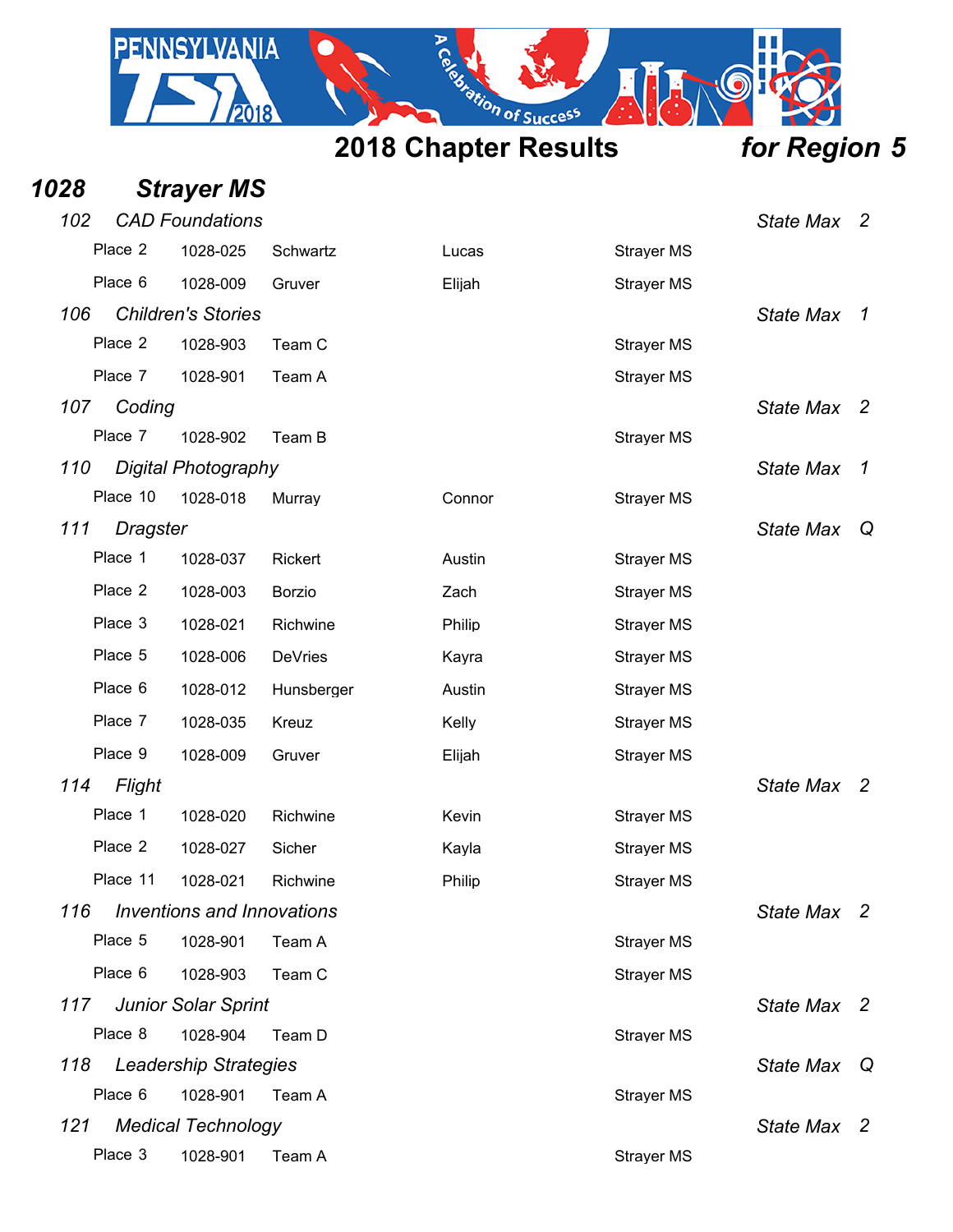

PENNSYLVANIA

| for Region 5 |  |
|--------------|--|
|              |  |

 $\cdot$   $\odot$ 

|     | Place 6       | 1028-902                      | Team B         |         | <b>Strayer MS</b> |                  |                |
|-----|---------------|-------------------------------|----------------|---------|-------------------|------------------|----------------|
| 125 |               | <b>Problem Solving</b>        |                |         |                   | <b>State Max</b> | Q              |
|     | Place 3       | 1028-901                      | Team A         |         | <b>Strayer MS</b> |                  |                |
|     | Place 6       | 1028-902                      | Team B         |         | <b>Strayer MS</b> |                  |                |
| 126 |               | <b>Promotional Marketing</b>  |                |         |                   | <b>State Max</b> | $\overline{1}$ |
|     | Place 2       | 1028-037                      | Rickert        | Austin  | <b>Strayer MS</b> |                  |                |
| 132 |               | <b>Video Game Design</b>      |                |         |                   | State Max 2      |                |
|     | Place 5       | 1028-901                      | Team A         |         | <b>Strayer MS</b> |                  |                |
| 151 |               | <b>PA</b> - Calculator Robots |                |         |                   | State Max 3      |                |
|     | Place 1       | 1028-901                      | Team A         |         | <b>Strayer MS</b> |                  |                |
| 152 |               | PA - Delta Dart               |                |         |                   | <b>State Max</b> | - 5            |
|     | Place 1       | 1028-006                      | <b>DeVries</b> | Kayra   | <b>Strayer MS</b> |                  |                |
|     | Place 6       | 1028-027                      | Sicher         | Kayla   | <b>Strayer MS</b> |                  |                |
| 157 | PA - Robotics |                               |                |         |                   | State Max 3      |                |
|     | Place 5       | 1028-902                      | Team B         |         | <b>Strayer MS</b> |                  |                |
|     | Place 6       | 1028-903                      | Team C         |         | <b>Strayer MS</b> |                  |                |
|     | Place 7       | 1028-901                      | Team A         |         | <b>Strayer MS</b> |                  |                |
| 159 |               | PA - Snapshot                 |                |         |                   | State Max 4      |                |
|     | Place 2       | 1028-018                      | Murray         | Connor  | <b>Strayer MS</b> |                  |                |
|     | Place 7       | 1028-022                      | <b>Russell</b> | Claire  | <b>Strayer MS</b> |                  |                |
|     | Place 10      | 1028-017                      | Mover          | Dylan   | <b>Strayer MS</b> |                  |                |
| 172 |               | <b>Tech Bowl - Written</b>    |                |         |                   | <b>State Max</b> | - 0            |
|     | Place 10      | 1028-036                      | Lee            | William | <b>Strayer MS</b> |                  |                |
|     | Place 11      | 1028-025                      | Schwartz       | Lucas   | <b>Strayer MS</b> |                  |                |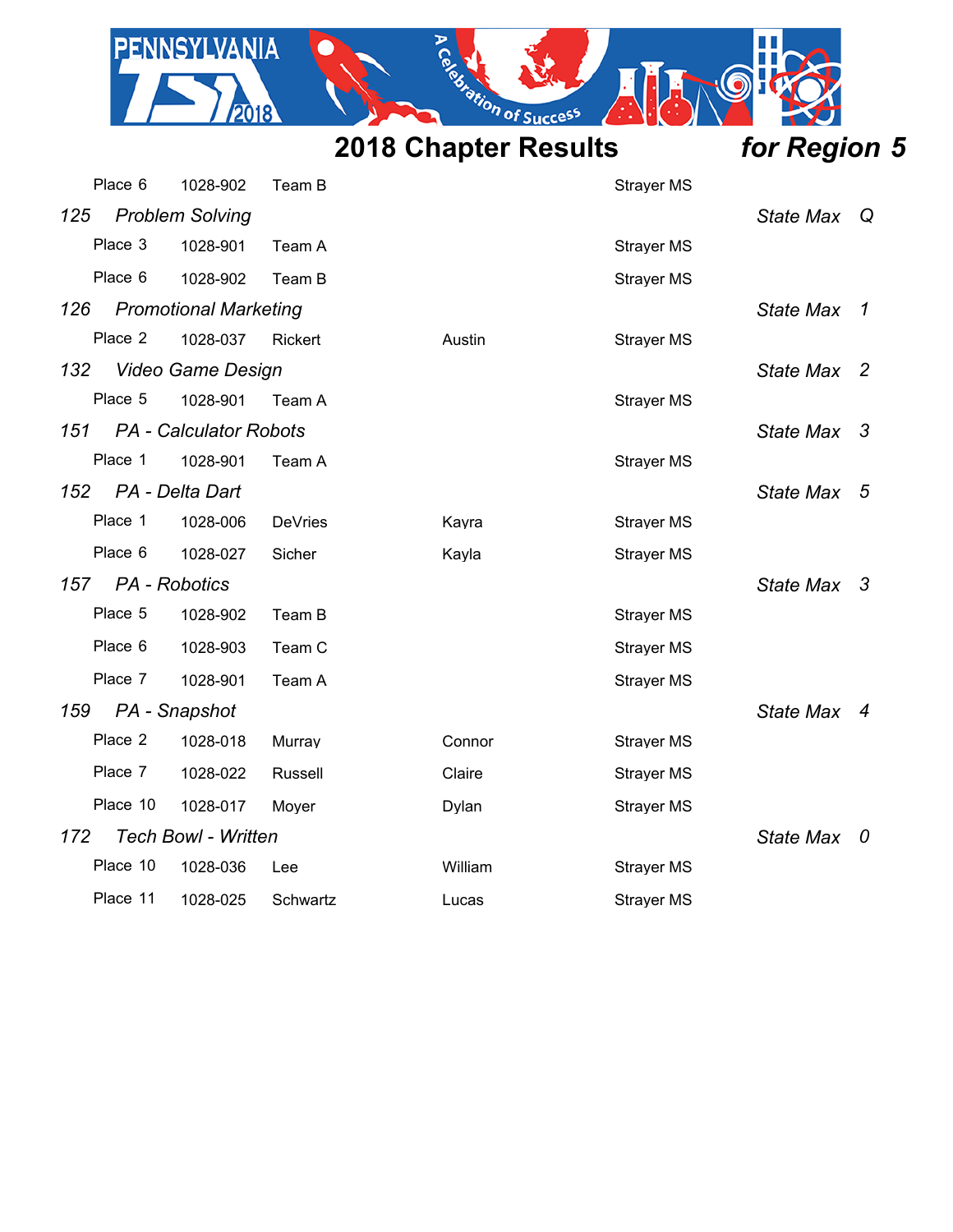

| 1047 |          | <b>Bala Cynwyd MS</b>          |                                      |        |                       |                  |                          |
|------|----------|--------------------------------|--------------------------------------|--------|-----------------------|------------------|--------------------------|
| 104  |          |                                | <b>Challenging Technology Issues</b> |        |                       | <b>State Max</b> | Q                        |
|      | Place 4  | 1047-903                       | Team C                               |        | Bala Cynwyd MS        |                  |                          |
|      | Place 6  | 1047-901                       | Team A                               |        | Bala Cynwyd MS        |                  |                          |
| 106  |          | <b>Children's Stories</b>      |                                      |        |                       | <b>State Max</b> | $\overline{1}$           |
|      | Place 3  | 1047-902                       | Team B                               |        | Bala Cynwyd MS        |                  |                          |
|      | Place 5  | 1047-901                       | Team A                               |        | Bala Cynwyd MS        |                  |                          |
| 107  | Coding   |                                |                                      |        |                       | <b>State Max</b> | $\overline{2}$           |
|      | Place 1  | 1047-901                       | Team A                               |        | Bala Cynwyd MS        |                  |                          |
|      | Place 4  | 1047-902                       | Team B                               |        | Bala Cynwyd MS        |                  |                          |
|      | Place 5  | 1047-903                       | Team C                               |        | Bala Cynwyd MS        |                  |                          |
|      | Place 8  | 1047-904                       | Team D                               |        | Bala Cynwyd MS        |                  |                          |
| 110  |          | <b>Digital Photography</b>     |                                      |        |                       | <b>State Max</b> | -7                       |
|      | Place 7  | 1047-026                       | Lamprey                              | Declan | Bala Cynwyd MS        |                  |                          |
| 112  |          | <b>Electrical Applications</b> |                                      |        |                       | <b>State Max</b> | $\overline{2}$           |
|      | Place 1  | 1047-902                       | Team B                               |        | Bala Cynwyd MS        |                  |                          |
|      | Place 3  | 1047-901                       | Team A                               |        | Bala Cynwyd MS        |                  |                          |
|      | Place 4  | 1047-903                       | Team C                               |        | Bala Cynwyd MS        |                  |                          |
| 114  | Flight   |                                |                                      |        |                       | <b>State Max</b> | - 2                      |
|      | Place 7  | 1047-040                       | Wolf                                 | Gideon | Bala Cynwyd MS        |                  |                          |
|      | Place 10 | 1047-025                       | Johnson                              | Crosby | Bala Cynwyd MS        |                  |                          |
| 115  |          | <b>Forensic Technology</b>     |                                      |        |                       | <b>State Max</b> | 2                        |
|      | Place 1  | 1047-903                       | Team C                               |        | Bala Cynwyd MS        |                  |                          |
|      | Place 2  | 1047-901                       | Team A                               |        | Bala Cynwyd MS        |                  |                          |
| 116  |          | Inventions and Innovations     |                                      |        |                       | State Max 2      |                          |
|      | Place 4  | 1047-902                       | Team B                               |        | <b>Bala Cynwyd MS</b> |                  |                          |
| 117  |          | <b>Junior Solar Sprint</b>     |                                      |        |                       | <b>State Max</b> | $\overline{\phantom{a}}$ |
|      | Place 4  | 1047-901                       | Team A                               |        | <b>Bala Cynwyd MS</b> |                  |                          |
| 118  |          | <b>Leadership Strategies</b>   |                                      |        |                       | <b>State Max</b> | Q                        |
|      | Place 1  | 1047-901                       | Team A                               |        | Bala Cynwyd MS        |                  |                          |
| 120  |          | <b>Mechanical Engineering</b>  |                                      |        |                       | State Max 1      |                          |
|      | Place 4  | 1047-902                       | Team B                               |        | Bala Cynwyd MS        |                  |                          |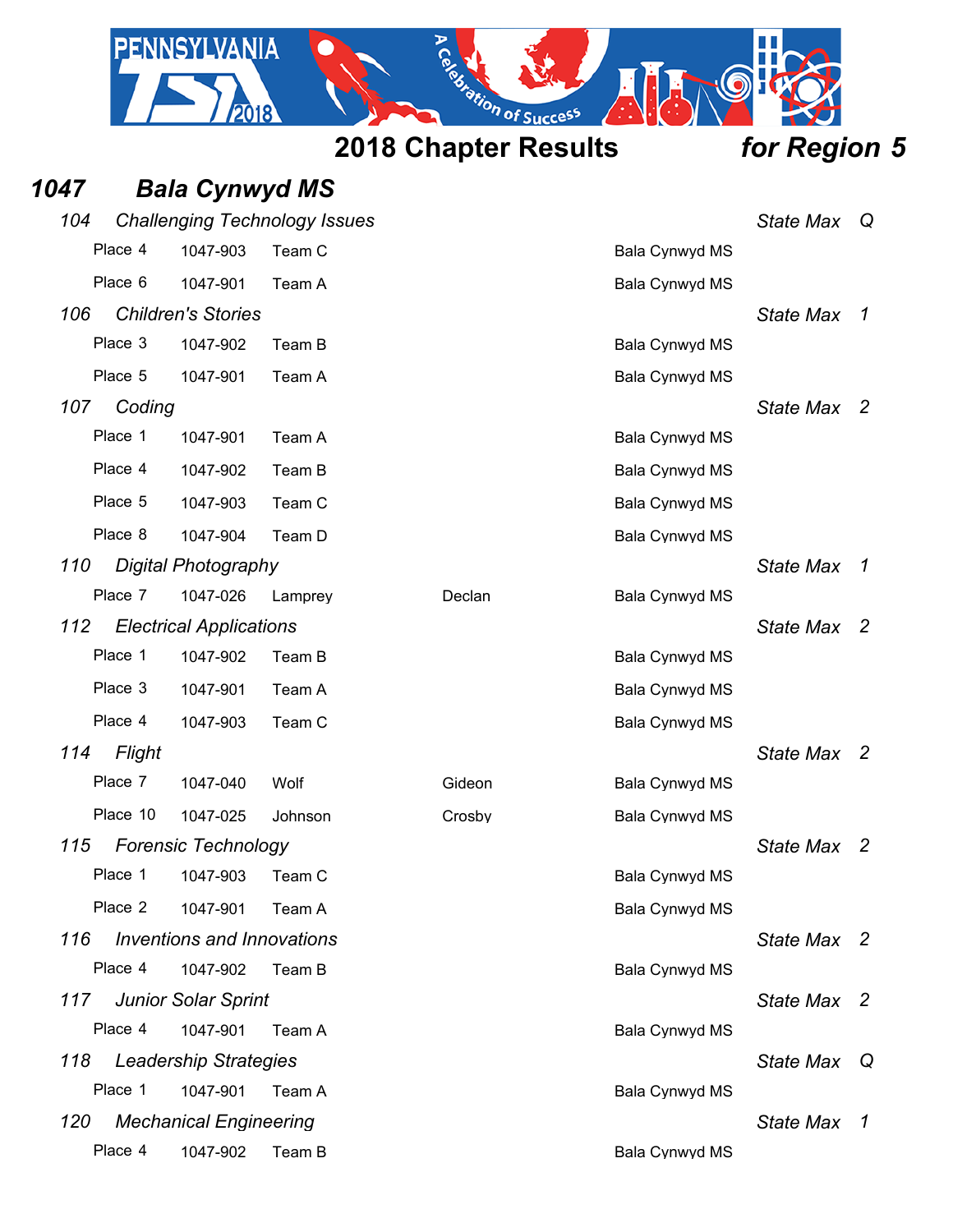

| <b>Medical Technology</b><br>121 |                     |                              |               |          |                | State Max 2      |                          |
|----------------------------------|---------------------|------------------------------|---------------|----------|----------------|------------------|--------------------------|
|                                  | Place 1             | 1047-901                     | Team A        |          | Bala Cynwyd MS |                  |                          |
| 123                              | <b>Off the Grid</b> |                              |               |          |                | <b>State Max</b> | $\mathcal I$             |
|                                  | Place 1             | 1047-902                     | Team B        |          | Bala Cynwyd MS |                  |                          |
| 125                              |                     | <b>Problem Solving</b>       |               |          |                | <b>State Max</b> | Q                        |
|                                  | Place 1             | 1047-901                     | Team A        |          | Bala Cynwyd MS |                  |                          |
| 126                              |                     | <b>Promotional Marketing</b> |               |          |                | <b>State Max</b> | $\mathcal I$             |
|                                  | Place 1             | 1047-012                     | Cutler        | Noa      | Bala Cynwyd MS |                  |                          |
|                                  | Place 4             | 1047-046                     | Zahavy        | Ilana    | Bala Cynwyd MS |                  |                          |
| 132                              |                     | Video Game Design            |               |          |                | State Max 2      |                          |
|                                  | Place 4             | 1047-901                     | Team A        |          | Bala Cynwyd MS |                  |                          |
| 133                              |                     | <b>Website Design</b>        |               |          |                | <b>State Max</b> | $\mathcal I$             |
|                                  | Place 4             | 1047-901                     | Team A        |          | Bala Cynwyd MS |                  |                          |
| 152                              |                     | PA - Delta Dart              |               |          |                | <b>State Max</b> | - 5                      |
|                                  | Place 9             | 1047-032                     | Shapiro       | Jack     | Bala Cynwyd MS |                  |                          |
| 157                              |                     | PA - Robotics                |               |          |                | State Max 3      |                          |
|                                  | Place 3             | 1047-901                     | Team A        |          | Bala Cynwyd MS |                  |                          |
| 159                              |                     | PA - Snapshot                |               |          |                | State Max        | $\overline{4}$           |
|                                  | Place 6             | 1047-006                     | Aagaard       | Nina     | Bala Cynwyd MS |                  |                          |
|                                  | Place 9             | 1047-046                     | Zahavy        | Ilana    | Bala Cynwyd MS |                  |                          |
| 171                              |                     | Chapter Team - Written       |               |          |                | State Max        | $\overline{\phantom{a}}$ |
|                                  | Place 2             | 1047-017                     | Gao           | Phillip  | Bala Cynwyd MS |                  |                          |
|                                  | Place 3             | 1047-041                     | Xu            | Jonathan | Bala Cynwyd MS |                  |                          |
|                                  | Place 4             | 1047-042                     | Yang          | Eric     | Bala Cynwyd MS |                  |                          |
|                                  | Place 6             | 1047-021                     | <b>Hillis</b> | Ryan     | Bala Cynwyd MS |                  |                          |
|                                  | Place 9             | 1047-045                     | Ying          | Bowen    | Bala Cynwyd MS |                  |                          |
| 172                              |                     | <b>Tech Bowl - Written</b>   |               |          |                | State Max 0      |                          |
|                                  | Place 1             | 1047-006                     | Aagaard       | Nina     | Bala Cynwyd MS |                  |                          |
|                                  | Place 3             | 1047-039                     | Vossough      | Daniel   | Bala Cynwyd MS |                  |                          |
|                                  | Place 4             | 1047-038                     | Vakil         | Mona     | Bala Cynwyd MS |                  |                          |
|                                  | Place 9             | 1047-012                     | Cutler        | Noa      | Bala Cynwyd MS |                  |                          |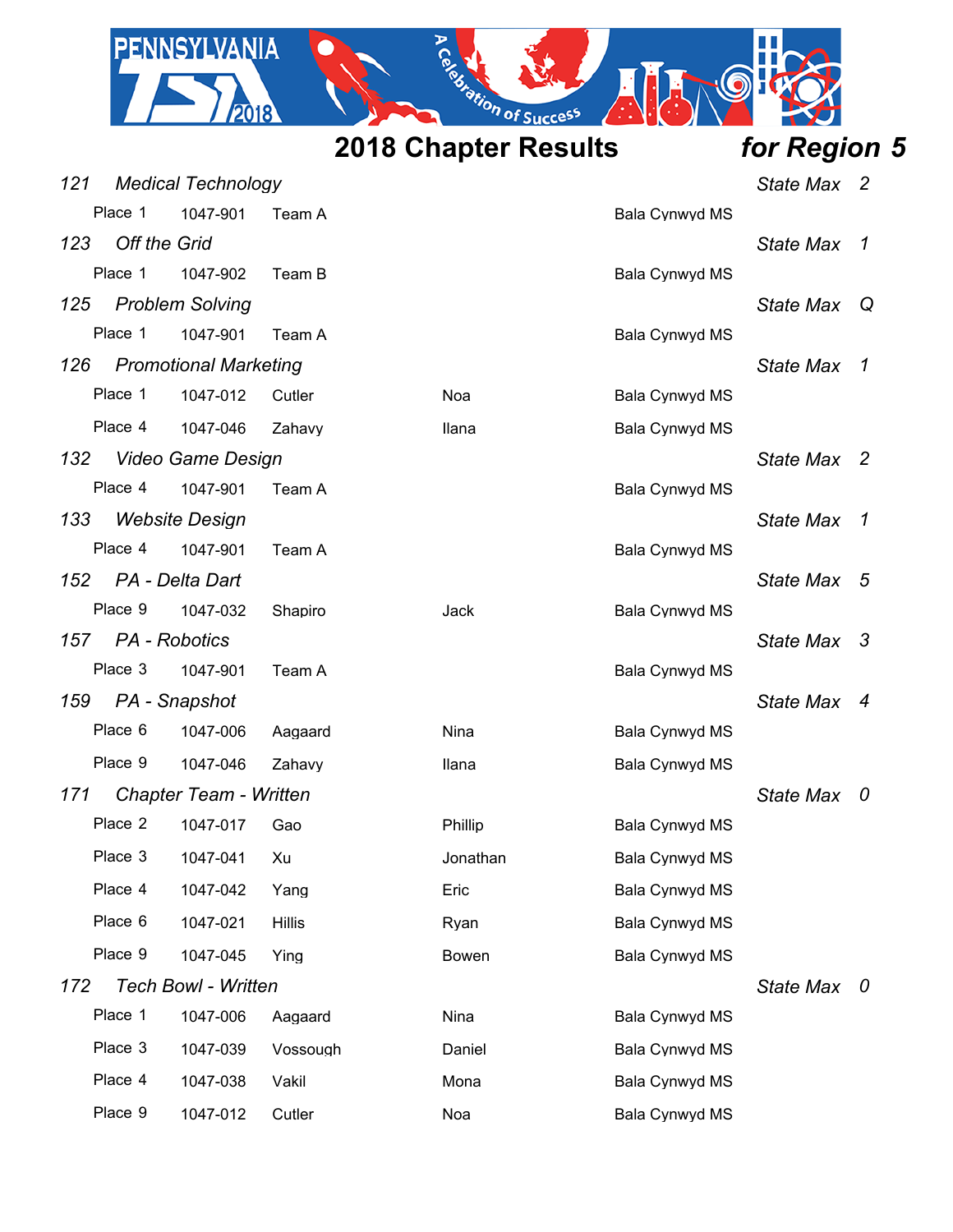

*182 R5 Exb - Design Build Test State Max 0*

Place 2 1047-901 Team A Bala Cynwyd MS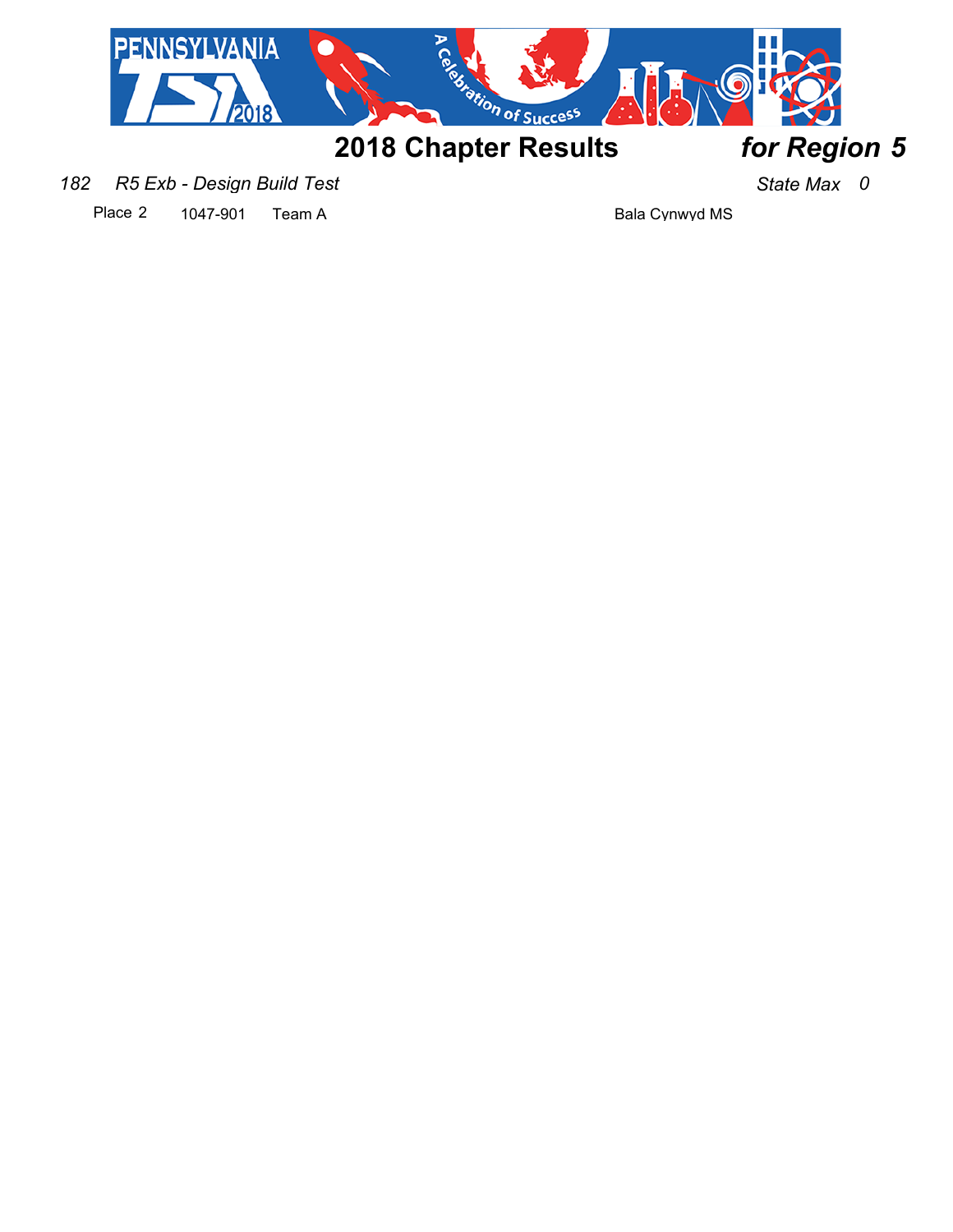

| 1049 |                 | <b>Colonial MS</b>             |                                      |          |                    |                  |                          |
|------|-----------------|--------------------------------|--------------------------------------|----------|--------------------|------------------|--------------------------|
| 101  |                 | Biotechnology                  |                                      |          |                    | <b>State Max</b> | $\mathcal{I}$            |
|      | Place 3         | 1049-902                       | Team B                               |          | <b>Colonial MS</b> |                  |                          |
|      | Place 4         | 1049-901                       | Team A                               |          | <b>Colonial MS</b> |                  |                          |
| 104  |                 |                                | <b>Challenging Technology Issues</b> |          |                    | <b>State Max</b> | Q                        |
|      | Place 5         | 1049-901                       | Team A                               |          | <b>Colonial MS</b> |                  |                          |
| 106  |                 | <b>Children's Stories</b>      |                                      |          |                    | <b>State Max</b> | $\mathcal I$             |
|      | Place 8         | 1049-903                       | Team C                               |          | <b>Colonial MS</b> |                  |                          |
| 110  |                 | Digital Photography            |                                      |          |                    | <b>State Max</b> | 1                        |
|      | Place 1         | 1049-021                       | Friedman                             | Evan     | <b>Colonial MS</b> |                  |                          |
|      | Place 2         | 1049-032                       | Moldovsky                            | Benjamin | <b>Colonial MS</b> |                  |                          |
|      | Place 3         | 1049-010                       | Broggi                               | Avery    | <b>Colonial MS</b> |                  |                          |
| 111  | <b>Dragster</b> |                                |                                      |          |                    | <b>State Max</b> | Q                        |
|      | Place 8         | 1049-037                       | Phair                                | Michael  | <b>Colonial MS</b> |                  |                          |
| 112  |                 | <b>Electrical Applications</b> |                                      |          |                    | <b>State Max</b> | -2                       |
|      | Place 6         | 1049-901                       | Team A                               |          | <b>Colonial MS</b> |                  |                          |
| 115  |                 | <b>Forensic Technology</b>     |                                      |          |                    | <b>State Max</b> | $\overline{\phantom{a}}$ |
|      | Place 4         | 1049-904                       | Team D                               |          | <b>Colonial MS</b> |                  |                          |
| 116  |                 | Inventions and Innovations     |                                      |          |                    | <b>State Max</b> | $\overline{2}$           |
|      | Place 8         | 1049-903                       | Team C                               |          | <b>Colonial MS</b> |                  |                          |
| 117  |                 | <b>Junior Solar Sprint</b>     |                                      |          |                    | <b>State Max</b> | $\overline{2}$           |
|      | Place 3         | 1049-901                       | Team A                               |          | <b>Colonial MS</b> |                  |                          |
|      | Place 5         | 1049-904                       | Team D                               |          | <b>Colonial MS</b> |                  |                          |
| 118  |                 | <b>Leadership Strategies</b>   |                                      |          |                    | <b>State Max</b> | Q                        |
|      | Place 2         | 1049-902                       | Team B                               |          | <b>Colonial MS</b> |                  |                          |
|      | Place 5         | 1049-901                       | Team A                               |          | <b>Colonial MS</b> |                  |                          |
| 119  |                 | <b>Mass Production</b>         |                                      |          |                    | <b>State Max</b> | $\overline{1}$           |
|      | Place 2         | 1049-901                       | Team A                               |          | <b>Colonial MS</b> |                  |                          |
|      | Place 4         | 1049-902                       | Team B                               |          | <b>Colonial MS</b> |                  |                          |
| 121  |                 | <b>Medical Technology</b>      |                                      |          |                    | State Max 2      |                          |
|      | Place 5         | 1049-901                       | Team A                               |          | <b>Colonial MS</b> |                  |                          |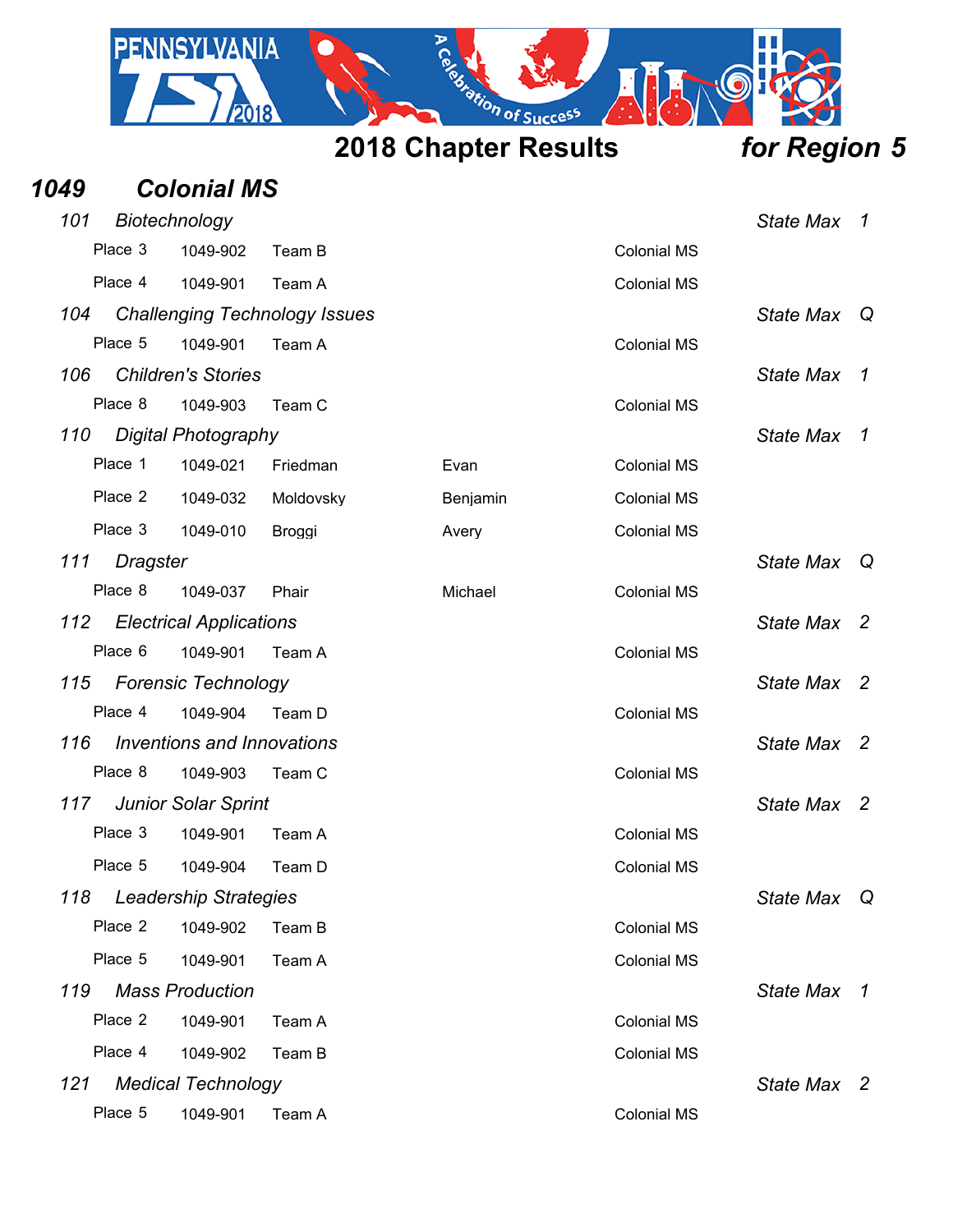

| 123 | <b>Off the Grid</b> |                               |               |             |                    | <b>State Max</b> | $\overline{1}$ |
|-----|---------------------|-------------------------------|---------------|-------------|--------------------|------------------|----------------|
|     | Place 4             | 1049-901                      | Team A        |             | <b>Colonial MS</b> |                  |                |
| 124 |                     | <b>Prepared Speech</b>        |               |             |                    | <b>State Max</b> | Q              |
|     | Place 4             | 1049-005                      | <b>Becker</b> | Cayce       | <b>Colonial MS</b> |                  |                |
| 125 |                     | <b>Problem Solving</b>        |               |             |                    | <b>State Max</b> | Q              |
|     | Place 2             | 1049-901                      | Team A        |             | <b>Colonial MS</b> |                  |                |
| 126 |                     | <b>Promotional Marketing</b>  |               |             |                    | <b>State Max</b> | $\overline{1}$ |
|     | Place 6             | 1049-011                      | <b>Brooks</b> | Madison     | <b>Colonial MS</b> |                  |                |
| 133 |                     | <b>Website Design</b>         |               |             |                    | <b>State Max</b> | $\overline{1}$ |
|     | Place 1             | 1049-903                      | Team C        |             | <b>Colonial MS</b> |                  |                |
|     | Place 3             | 1049-901                      | Team A        |             | <b>Colonial MS</b> |                  |                |
|     | 152 PA - Delta Dart |                               |               |             |                    | State Max 5      |                |
|     | Place 3             | 1049-039                      | Rhodes        | <b>Brad</b> | <b>Colonial MS</b> |                  |                |
|     | Place 10            | 1049-027                      | Kolsun        | Jared       | <b>Colonial MS</b> |                  |                |
| 171 |                     | <b>Chapter Team - Written</b> |               |             |                    | State Max 0      |                |
|     | Place 1             | 1049-032                      | Moldovsky     | Benjamin    | <b>Colonial MS</b> |                  |                |
|     | Place 11            | 1049-005                      | <b>Becker</b> | Cayce       | <b>Colonial MS</b> |                  |                |
| 172 |                     | <b>Tech Bowl - Written</b>    |               |             |                    | <b>State Max</b> | 0              |
|     | Place 7             | 1049-035                      | O'Brien       | Ashleigh    | <b>Colonial MS</b> |                  |                |
| 182 |                     | R5 Exb - Design Build Test    |               |             |                    | <b>State Max</b> | 0              |
|     | Place 1             | 1049-902                      | Team B        |             | <b>Colonial MS</b> |                  |                |
|     |                     |                               |               |             |                    |                  |                |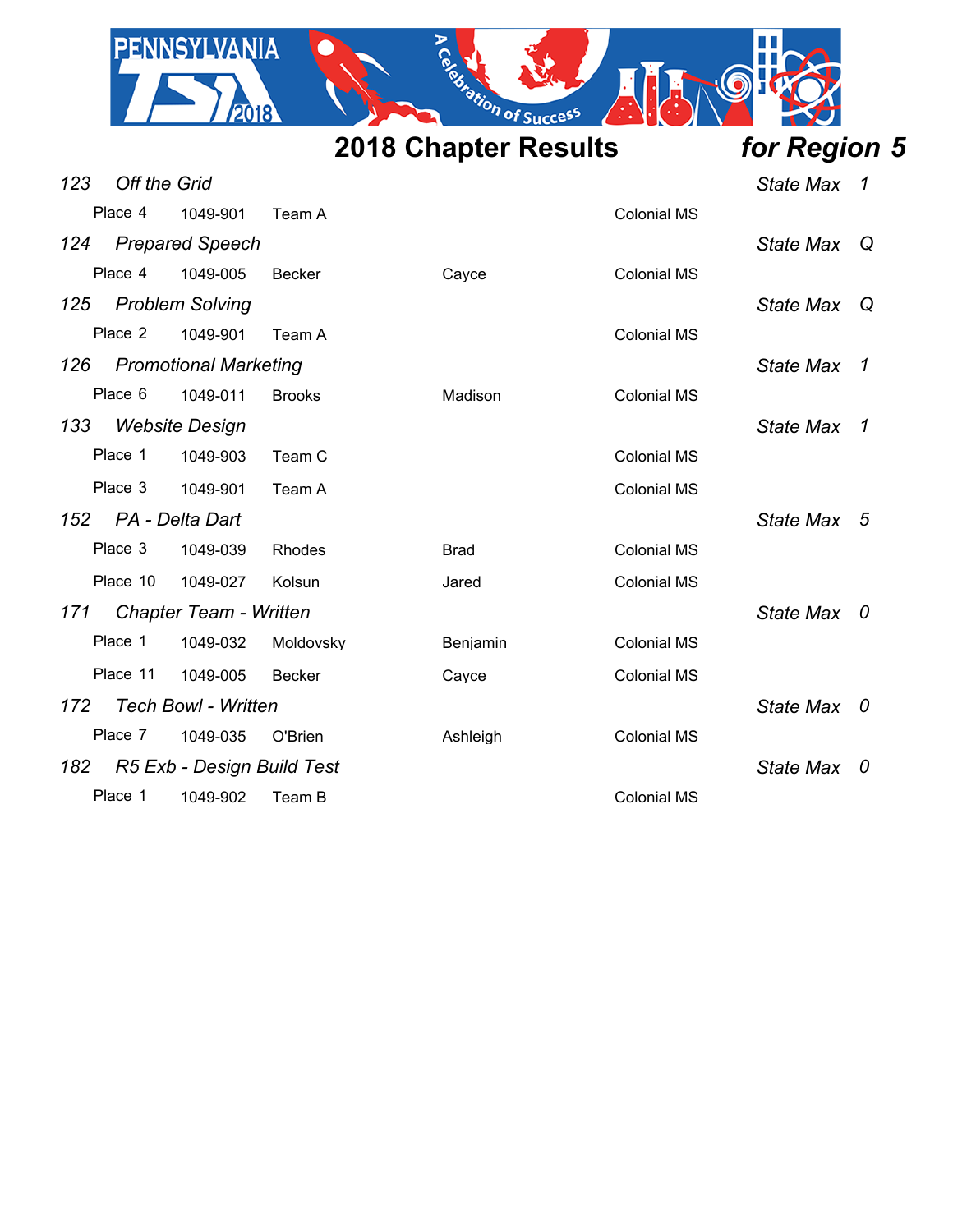

| 1062 |                            | <b>Welsh Valley MS</b>         |                                      |              |                 |                  |                          |
|------|----------------------------|--------------------------------|--------------------------------------|--------------|-----------------|------------------|--------------------------|
| 101  |                            | Biotechnology                  |                                      |              |                 | <b>State Max</b> | $\overline{1}$           |
|      | Place 1                    | 1062-901                       | Team A                               |              | Welsh Valley MS |                  |                          |
|      | Place 2                    | 1062-902                       | Team B                               |              | Welsh Valley MS |                  |                          |
| 102  |                            | <b>CAD Foundations</b>         |                                      |              |                 | <b>State Max</b> | $\overline{\phantom{a}}$ |
|      | Place 1                    | 1062-008                       | <b>Basner</b>                        | <b>Bruno</b> | Welsh Valley MS |                  |                          |
|      | Place 3                    | 1062-013                       | <b>Braunfeld</b>                     | Noah         | Welsh Valley MS |                  |                          |
|      | Place 4                    | 1062-022                       | Han                                  | Andrew       | Welsh Valley MS |                  |                          |
|      | Place 5                    | 1062-044                       | Senh                                 | Jeremy       | Welsh Valley MS |                  |                          |
| 104  |                            |                                | <b>Challenging Technology Issues</b> |              |                 | <b>State Max</b> | Q                        |
|      | Place 1                    | 1062-902                       | Team B                               |              | Welsh Valley MS |                  |                          |
|      | Place 2                    | 1062-903                       | Team C                               |              | Welsh Valley MS |                  |                          |
|      | Place 3                    | 1062-901                       | Team A                               |              | Welsh Valley MS |                  |                          |
| 106  |                            | <b>Children's Stories</b>      |                                      |              |                 | <b>State Max</b> | $\overline{1}$           |
|      | Place 1                    | 1062-902                       | Team B                               |              | Welsh Valley MS |                  |                          |
|      | Place 6                    | 1062-901                       | Team A                               |              | Welsh Valley MS |                  |                          |
| 107  | Coding                     |                                |                                      |              |                 | <b>State Max</b> | - 2                      |
|      | Place 2                    |                                |                                      |              |                 |                  |                          |
|      |                            | 1062-903                       | Team C                               |              | Welsh Valley MS |                  |                          |
|      | Place 3                    | 1062-904                       | Team D                               |              | Welsh Valley MS |                  |                          |
|      | Place 6                    | 1062-901                       | Team A                               |              | Welsh Valley MS |                  |                          |
| 110  |                            | <b>Digital Photography</b>     |                                      |              |                 | <b>State Max</b> | $\mathcal{I}$            |
|      | Place 6                    |                                | 1062-026 Karhadkar                   | Aditi        | Welsh Valley MS |                  |                          |
|      | Place 9                    | 1062-016                       | Catania                              | Elias        | Welsh Valley MS |                  |                          |
| 111  | <b>Dragster</b><br>Place 4 | 1062-008                       | <b>Basner</b>                        | <b>Bruno</b> | Welsh Valley MS | <b>State Max</b> | Q                        |
| 112  |                            | <b>Electrical Applications</b> |                                      |              |                 | State Max 2      |                          |
|      | Place 2                    | 1062-902                       | Team B                               |              | Welsh Valley MS |                  |                          |
|      | Place 5                    | 1062-901                       | Team A                               |              | Welsh Valley MS |                  |                          |
| 114  | Flight                     |                                |                                      |              |                 | State Max 2      |                          |
|      | Place 3                    | 1062-025                       | Kane                                 | Kyle         | Welsh Valley MS |                  |                          |
|      | Place 4                    | 1062-057                       | Yoon                                 | Eric         | Welsh Valley MS |                  |                          |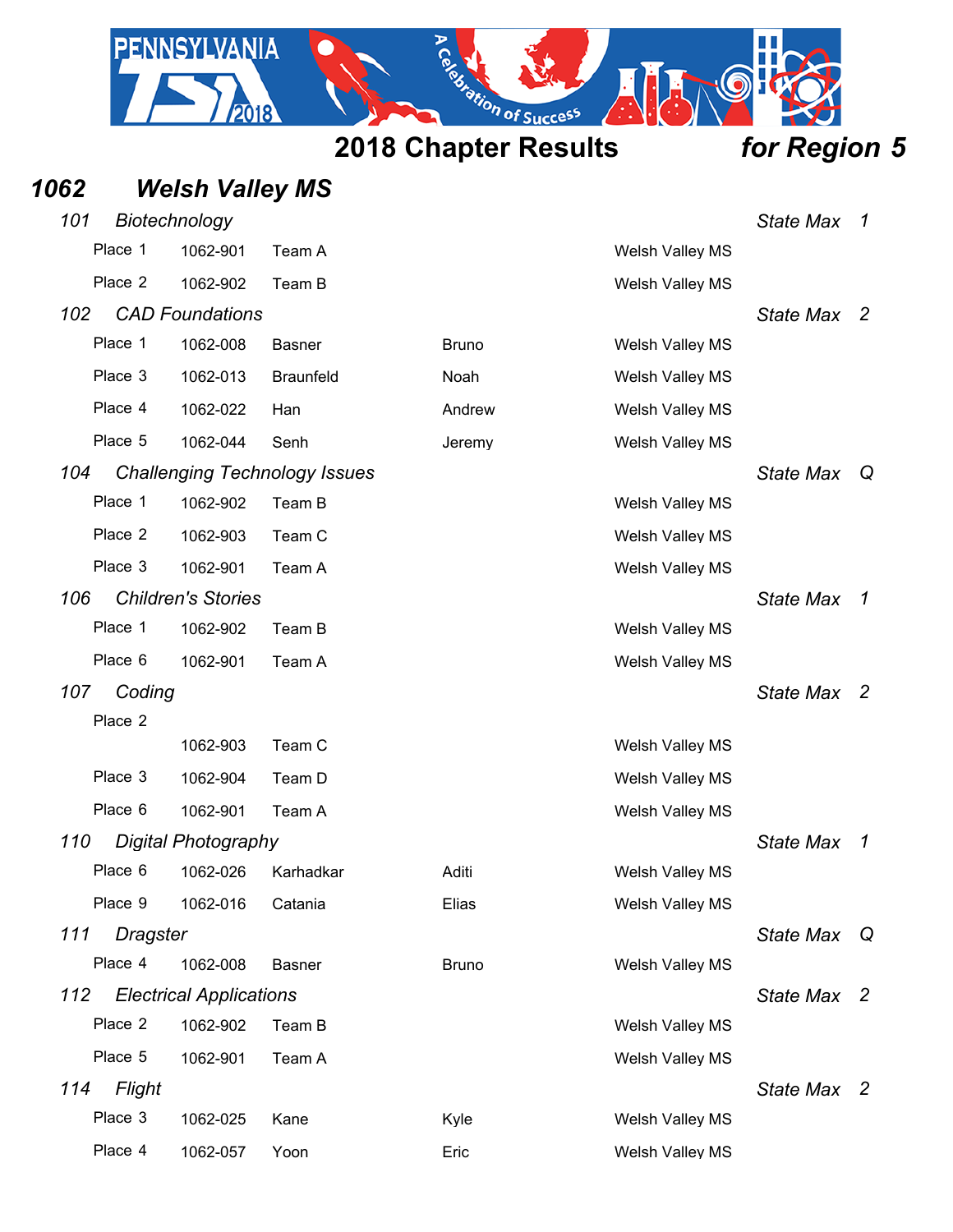PENNSYLVANIA

2018

 $\cdot$   $\circ$ 

|     | Place 6      | 1062-018                          | Fenstermaker | Davin   | Welsh Valley MS |                  |                |
|-----|--------------|-----------------------------------|--------------|---------|-----------------|------------------|----------------|
|     | Place 9      | 1062-029                          | Kotov        | Timofey | Welsh Valley MS |                  |                |
| 115 |              | <b>Forensic Technology</b>        |              |         |                 | State Max        | -2             |
|     | Place 3      | 1062-901                          | Team A       |         | Welsh Valley MS |                  |                |
|     | Place 6      | 1062-904                          | Team D       |         | Welsh Valley MS |                  |                |
|     | Place 7      | 1062-903                          | Team C       |         | Welsh Valley MS |                  |                |
| 116 |              | <b>Inventions and Innovations</b> |              |         |                 | State Max        | -2             |
|     | Place 1      | 1062-903                          | Team C       |         | Welsh Valley MS |                  |                |
|     | Place 2      | 1062-902                          | Team B       |         | Welsh Valley MS |                  |                |
|     | Place 3      | 1062-901                          | Team A       |         | Welsh Valley MS |                  |                |
| 117 |              | <b>Junior Solar Sprint</b>        |              |         |                 | State Max        | -2             |
|     | Place 1      | 1062-903                          | Team C       |         | Welsh Valley MS |                  |                |
|     | Place 2      | 1062-901                          | Team A       |         | Welsh Valley MS |                  |                |
| 118 |              | <b>Leadership Strategies</b>      |              |         |                 | <b>State Max</b> | $\mathsf{Q}$   |
|     | Place 3      | 1062-903                          | Team C       |         | Welsh Valley MS |                  |                |
|     | Place 4      | 1062-901                          | Team A       |         | Welsh Valley MS |                  |                |
| 119 |              | <b>Mass Production</b>            |              |         |                 | <b>State Max</b> | $\overline{1}$ |
|     | Place 1      |                                   |              |         |                 |                  |                |
|     |              | 1062-901                          | Team A       |         | Welsh Valley MS |                  |                |
| 120 |              | <b>Mechanical Engineering</b>     |              |         |                 | <b>State Max</b> | $\overline{1}$ |
|     | Place 1      | 1062-902                          | Team B       |         | Welsh Valley MS |                  |                |
|     | Place 3      | 1062-901                          | Team A       |         | Welsh Valley MS |                  |                |
| 121 |              | <b>Medical Technology</b>         |              |         |                 | State Max        | $\overline{c}$ |
|     | Place 2      | 1062-901                          | Team A       |         | Welsh Valley MS |                  |                |
| 123 | Off the Grid |                                   |              |         |                 | <b>State Max</b> | 7              |
|     | Place 3      | 1062-901                          | Team A       |         | Welsh Valley MS |                  |                |
| 124 |              | <b>Prepared Speech</b>            |              |         |                 | <b>State Max</b> | Q              |
|     | Place 1      | 1062-052                          | Werbach      | Esther  | Welsh Valley MS |                  |                |
|     | Place 2      | 1062-030                          | Laby         | Sonia   | Welsh Valley MS |                  |                |
|     | Place 3      | 1062-010                          | Berman       | Zoe     | Welsh Valley MS |                  |                |
| 125 |              | <b>Problem Solving</b>            |              |         |                 | State Max        | Q              |
|     | Place 5      | 1062-901                          | Team A       |         | Welsh Valley MS |                  |                |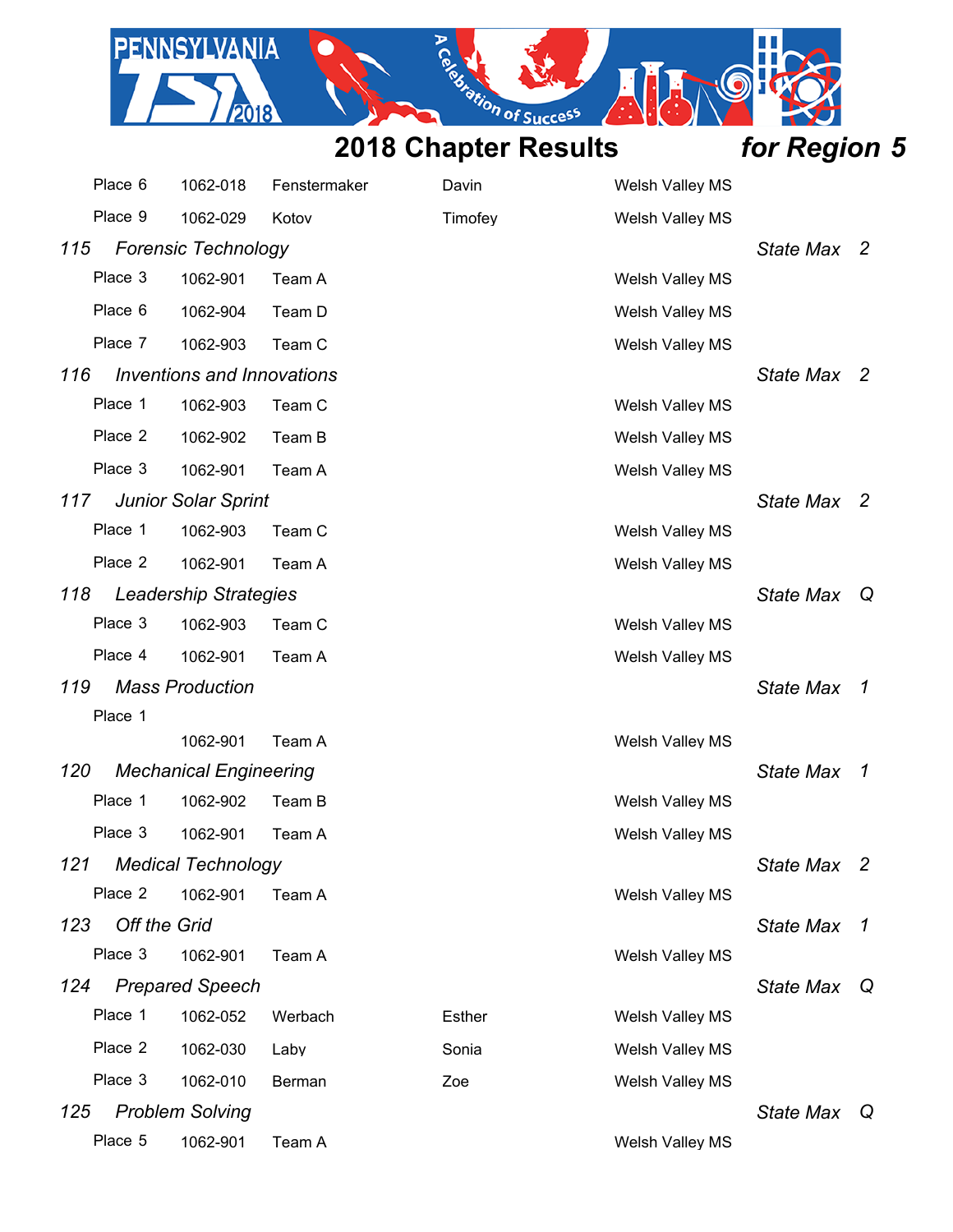PENNSYLVANIA

2018

 $\cdot$   $\circ$ 

| 126 |                              | <b>Promotional Marketing</b>  |               |              |                        | <b>State Max</b> | $\overline{1}$ |
|-----|------------------------------|-------------------------------|---------------|--------------|------------------------|------------------|----------------|
|     | Place 3                      | 1062-053                      | Wright        | Julie        | Welsh Valley MS        |                  |                |
|     | Place 5                      | 1062-025                      | Kane          | Kyle         | Welsh Valley MS        |                  |                |
| 128 |                              | <b>Structural Engineering</b> |               |              |                        | <b>State Max</b> | Q              |
|     | Place 1                      | 1062-903                      | Team C        |              | Welsh Valley MS        |                  |                |
|     | Place 2                      | 1062-904                      | Team D        |              | <b>Welsh Valley MS</b> |                  |                |
|     | Place 3                      | 1062-905                      | Team E        |              | Welsh Valley MS        |                  |                |
|     | Place 5                      | 1062-902                      | Team B        |              | Welsh Valley MS        |                  |                |
| 132 |                              | Video Game Design             |               |              |                        | State Max 2      |                |
|     | Place 1                      | 1062-902                      | Team B        |              | Welsh Valley MS        |                  |                |
|     | Place 2                      | 1062-901                      | Team A        |              | Welsh Valley MS        |                  |                |
|     | Place 3                      | 1062-903                      | Team C        |              | Welsh Valley MS        |                  |                |
|     | 133<br><b>Website Design</b> |                               |               |              |                        | <b>State Max</b> | 7              |
|     | Place 5                      | 1062-902                      | Team B        |              | Welsh Valley MS        |                  |                |
|     | Place 6                      | 1062-903                      | Team C        |              | <b>Welsh Valley MS</b> |                  |                |
| 152 |                              | PA - Delta Dart               |               |              |                        | <b>State Max</b> | 5              |
|     | Place 2                      | 1062-051                      | Weiss         | Tyler        | <b>Welsh Valley MS</b> |                  |                |
|     | Place 4                      | 1062-008                      | <b>Basner</b> | <b>Bruno</b> | Welsh Valley MS        |                  |                |
|     | Place 5                      | 1062-016                      | Catania       | Elias        | Welsh Valley MS        |                  |                |
|     | Place 7                      | 1062-056                      | Xu            | Adam         | <b>Welsh Valley MS</b> |                  |                |
|     | Place 8                      | 1062-059                      | Young         | Wyatt        | <b>Welsh Valley MS</b> |                  |                |
|     | Place 11                     | 1062-007                      | Atillasoy     | Korgan       | Welsh Valley MS        |                  |                |
| 159 |                              | PA - Snapshot                 |               |              |                        | State Max 4      |                |
|     | Place 4                      | 1062-006                      | Ashi          | Ikram        | <b>Welsh Valley MS</b> |                  |                |
|     | Place 5                      | 1062-042                      | Potluri       | Maanasa      | Welsh Valley MS        |                  |                |
| 171 |                              | Chapter Team - Written        |               |              |                        | State Max 0      |                |
|     | Place 5                      | 1062-030                      | Laby          | Sonia        | <b>Welsh Valley MS</b> |                  |                |
|     | Place 7                      | 1062-053                      | Wright        | Julie        | Welsh Valley MS        |                  |                |
|     | Place 8                      | 1062-017                      | Fay           | Sabrina      | Welsh Valley MS        |                  |                |
|     | Place 10                     | 1062-026                      | Karhadkar     | Aditi        | Welsh Valley MS        |                  |                |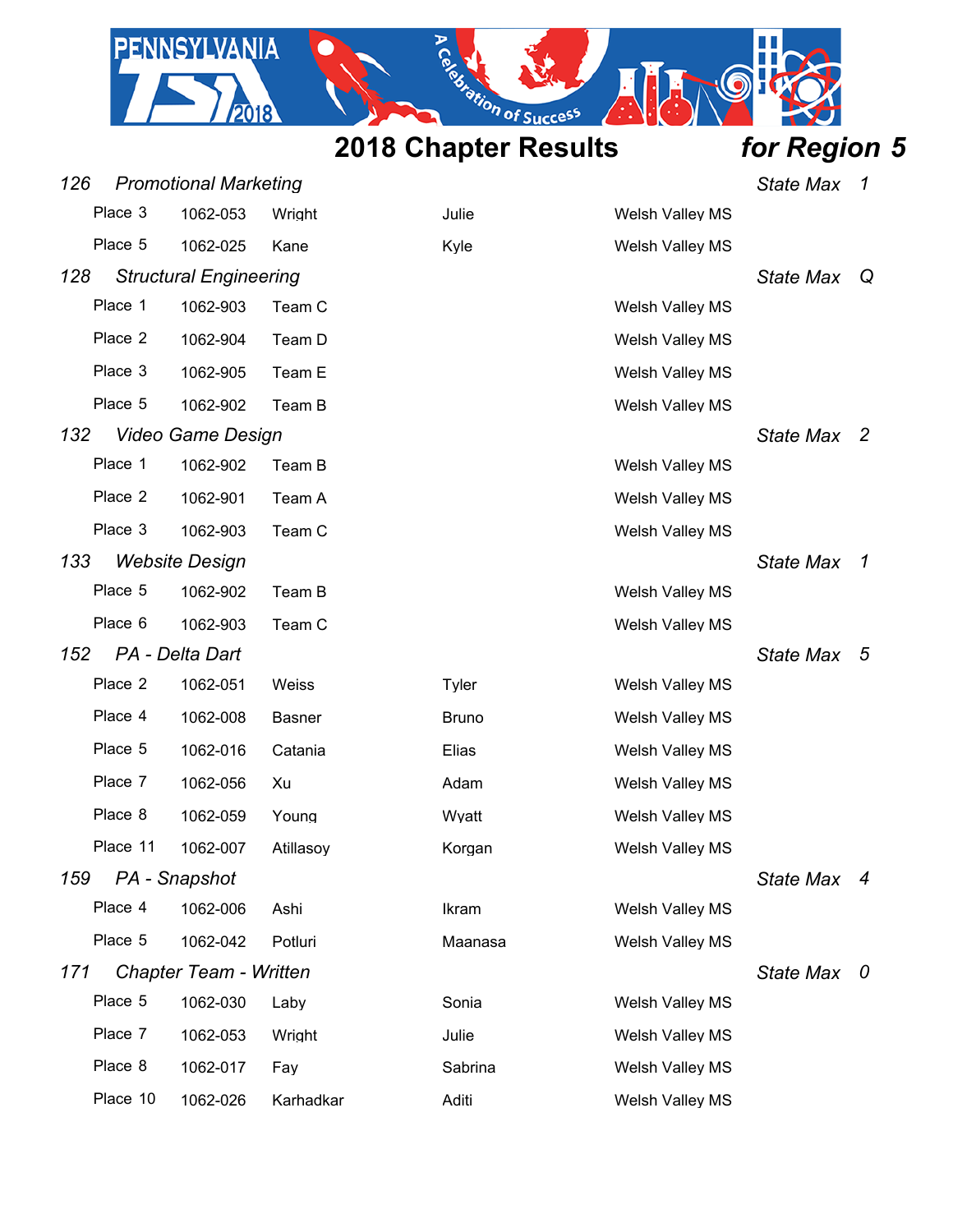

### *172 Tech Bowl - Written State Max 0*

| Place 2  | 1062-020 | Gee             | Miles  | <b>Welsh Valley MS</b> |
|----------|----------|-----------------|--------|------------------------|
| Place 5  | 1062-058 | Youna           | Albert | <b>Welsh Valley MS</b> |
| Place 6  | 1062-060 | Gilbert         | Adam   | <b>Welsh Valley MS</b> |
| Place 8  | 1062-035 | McGrane-Moffitt | Nolan  | Welsh Valley MS        |
| Place 12 | 1062-031 | Lee             | Adam   | <b>Welsh Valley MS</b> |
| Place 13 | 1062-048 | Solon           | Sofia  | <b>Welsh Valley MS</b> |
|          |          |                 |        |                        |

*182 R5 Exb - Design Build Test State Max 0*

Place 3 1062-902 Team B Welsh Valley MS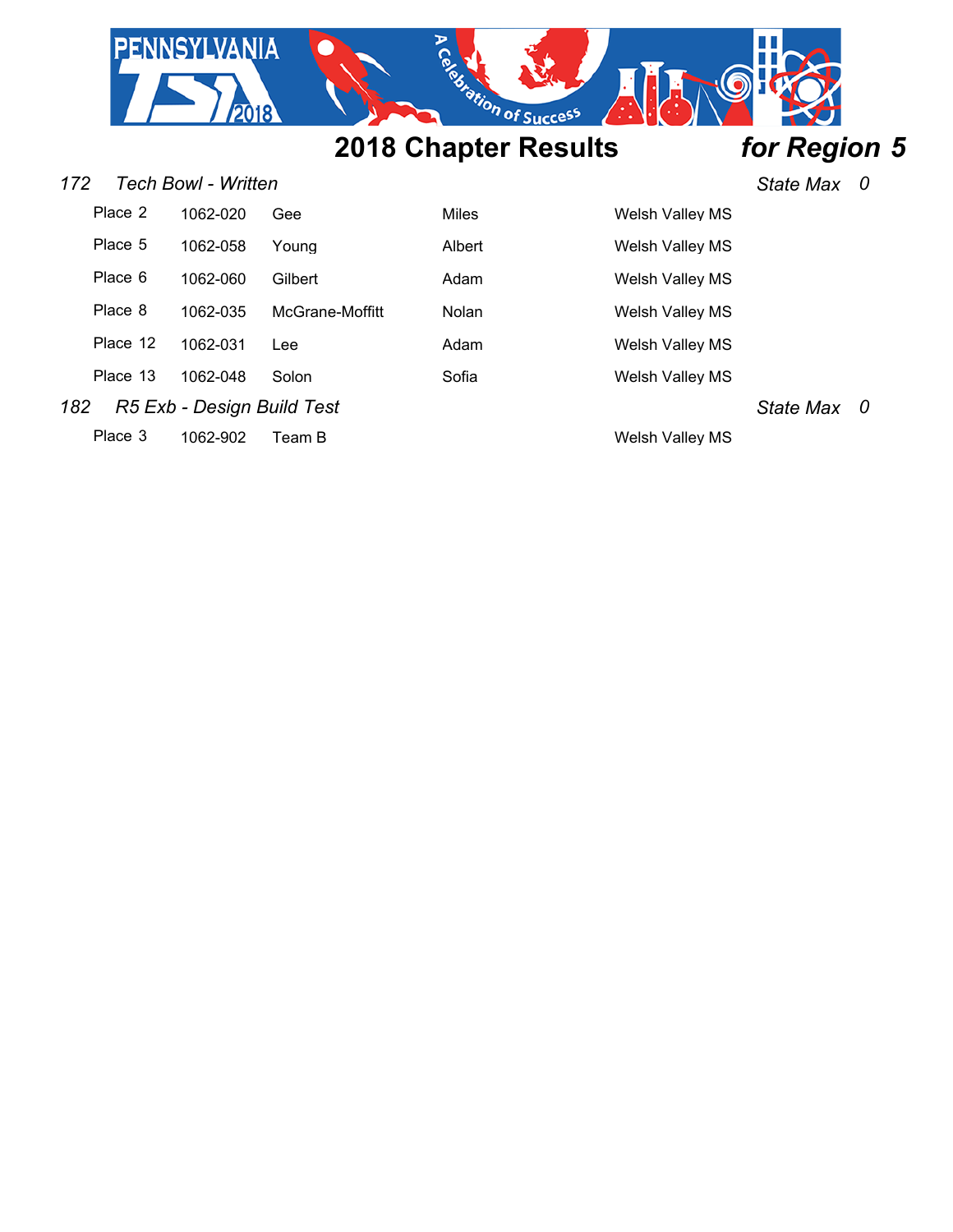

*1095 Phoenixville Area MS*

## *117 Junior Solar Sprint State Max 2* Place 6 1095-902 Team B Place 6 1095-902 Team B Place 7 1095-901 Team A Phoenixville Area MS *133 Website Design State Max 1* Place 2 1095-901 Team A Place 2 1095-901 Team A *151 PA - Calculator Robots State Max 3* Place 2 1095-902 Team B Place 2 1095-902 Team B Place 3 1095-905 Team E Place 3 Phoenixville Area MS Place 4 1095-904 Team D Place 1 2012 Phoenixville Area MS *157 PA - Robotics State Max 3* Place 1 1095-901 Team A Phoenixville Area MS *159 PA - Snapshot State Max 4* Place 8 1095-025 Varady Kayla Kayla Phoenixville Area MS *182 R5 Exb - Design Build Test State Max 0* Place 4 1095-901 Team A Phoenixville Area MS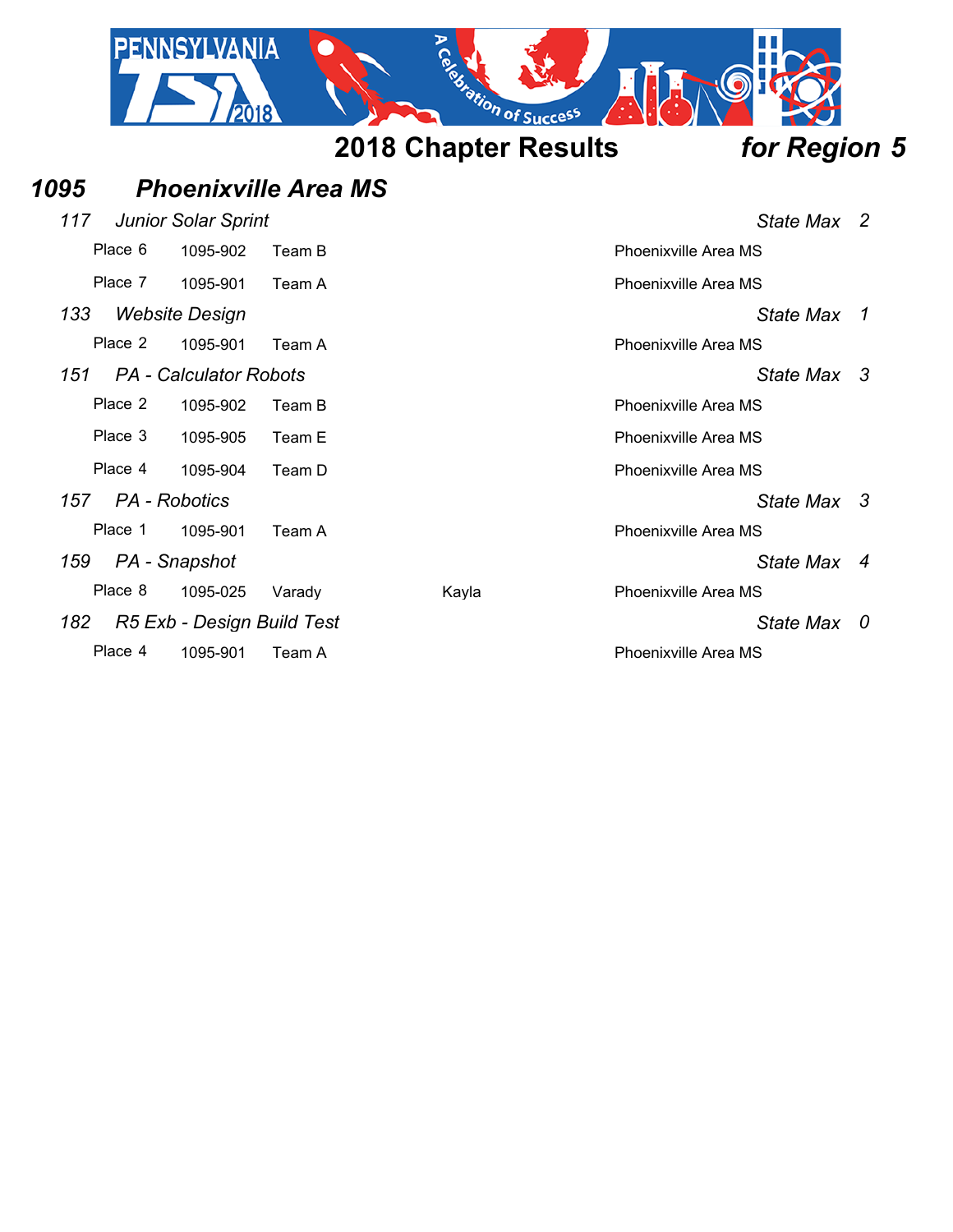

## *1113 The Baldwin School*

| 115 Forensic Technology | State Max 2 |  |
|-------------------------|-------------|--|
|                         |             |  |

|     | Place 5      | 1113-907               | Team G | The Baldwin School |                  |                |
|-----|--------------|------------------------|--------|--------------------|------------------|----------------|
|     | Place 8      | 1113-906               | Team F | The Baldwin School |                  |                |
| 119 |              | <b>Mass Production</b> |        |                    | <b>State Max</b> |                |
|     | Place 3      | 1113-905               | Team E | The Baldwin School |                  |                |
| 123 | Off the Grid |                        |        |                    | <b>State Max</b> | $\overline{1}$ |
|     | Place 2      | 1113-909               | Team I | The Baldwin School |                  |                |
| 125 |              | <b>Problem Solving</b> |        |                    | <b>State Max</b> | Q              |
|     | Place 4      | 1113-910               | Team J | The Baldwin School |                  |                |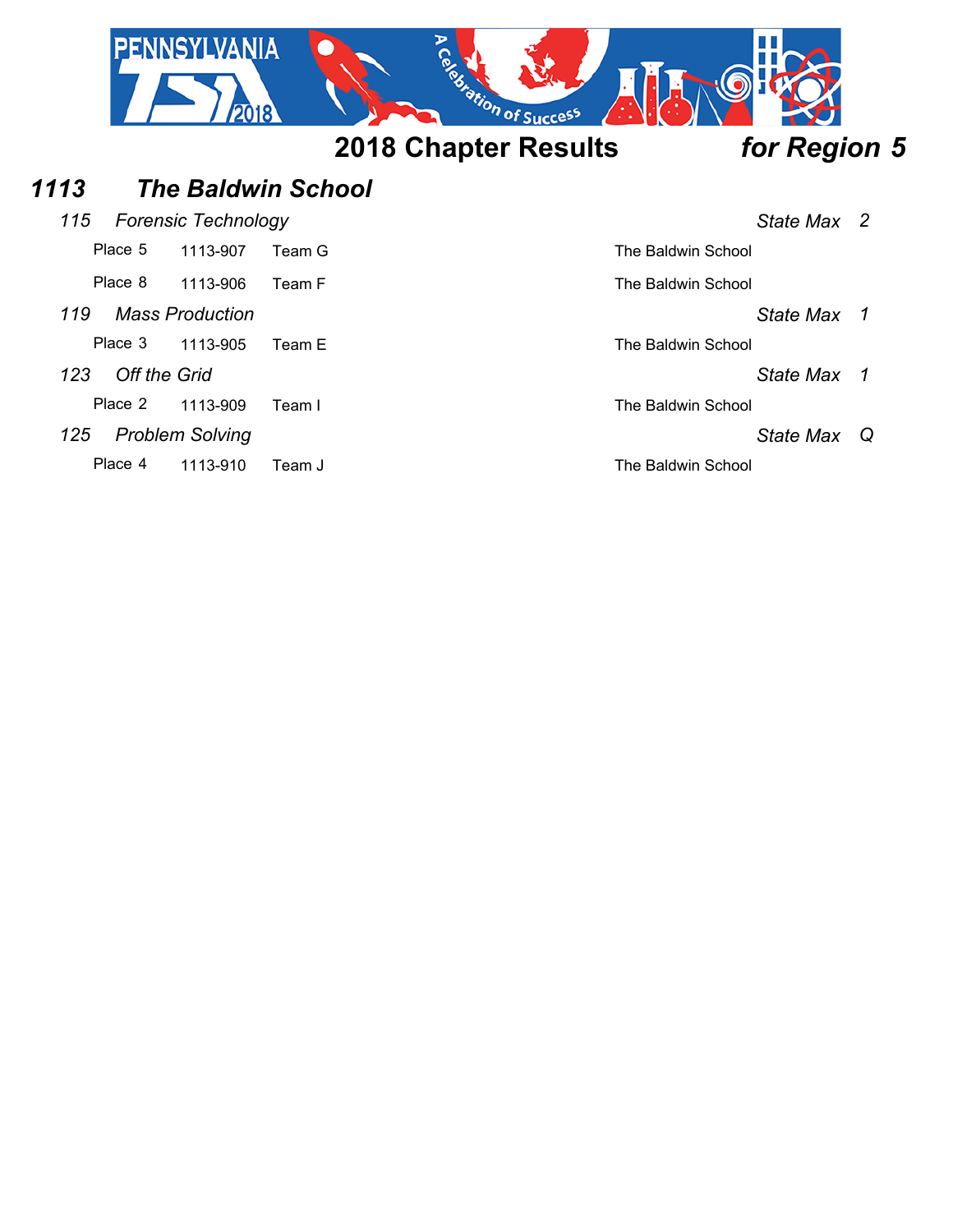

## *1130 Drexel Hill MS*

*128 Structural Engineering State Max Q*

Place 4 1130-901 Team A Drexel Hill MS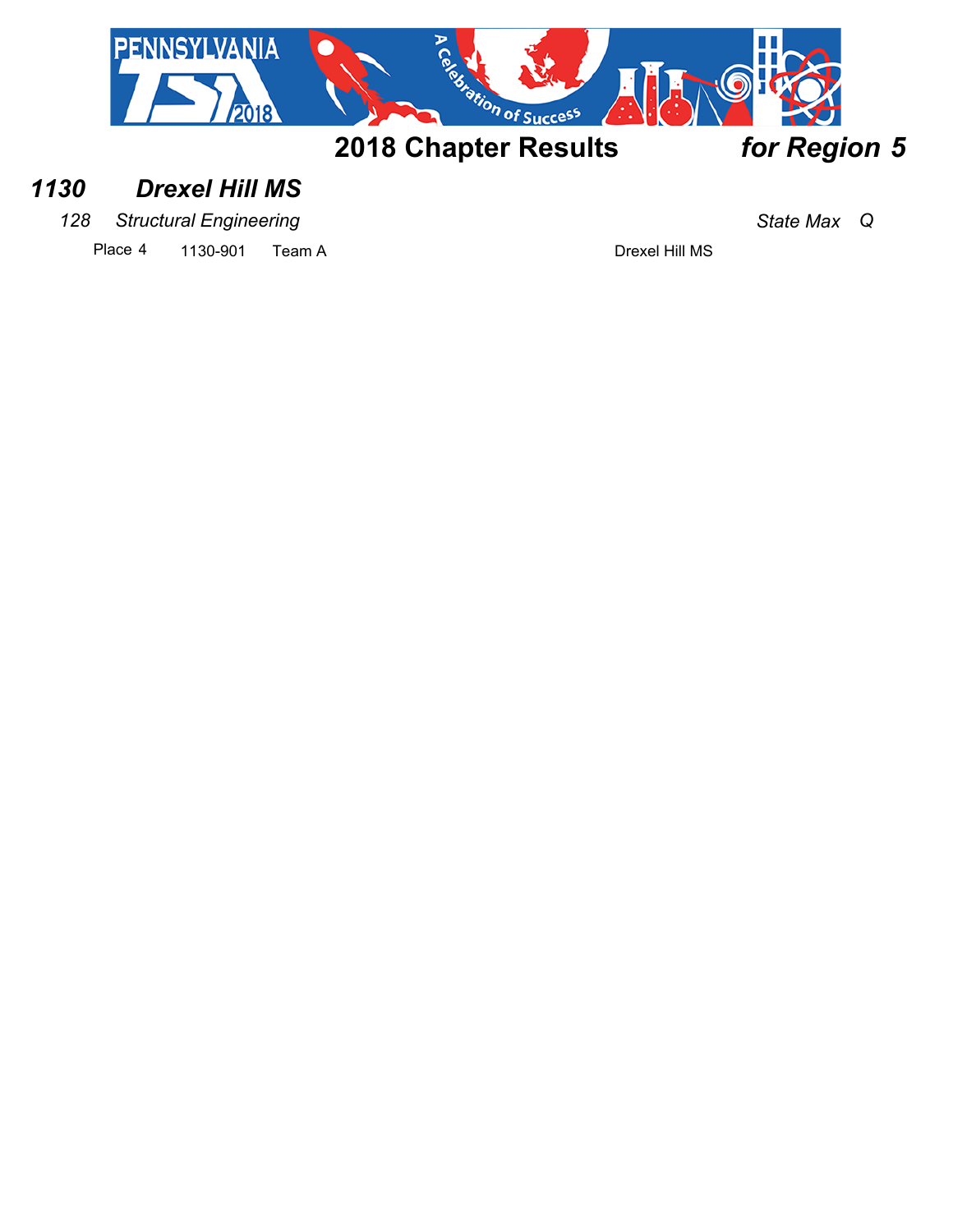|      | <b>PENNSYLVANIA</b> |                             |                  |
|------|---------------------|-----------------------------|------------------|
|      |                     | <b>2018 Chapter Results</b> | for Region 5     |
| 2036 | <b>Pennridge HS</b> |                             |                  |
| 213  | Dragster Design     |                             | <b>State Max</b> |

|     | Place 3 | 2036-004                   | Fowler                                     | Marshall | Pennridge HS |                  |   |
|-----|---------|----------------------------|--------------------------------------------|----------|--------------|------------------|---|
|     | Place 7 | 2036-010                   | Lincoln                                    | Zach     | Pennridge HS |                  |   |
|     | Place 8 | 2036-011                   | <b>Sauers</b>                              | Tim      | Pennridge HS |                  |   |
| 226 |         | Software Development       |                                            |          |              | <b>State Max</b> | 1 |
|     | Place 2 |                            |                                            |          |              |                  |   |
|     |         | 2036-901                   | Team A                                     |          | Pennridge HS |                  |   |
| 228 |         |                            | <b>Structural Design &amp; Engineering</b> |          |              | <b>State Max</b> | Q |
|     | Place 2 | 2036-902                   | Team B                                     |          | Pennridge HS |                  |   |
|     | Place 3 | 2036-903                   | Team C                                     |          | Pennridge HS |                  |   |
|     | Place 4 | 2036-901                   | Team A                                     |          | Pennridge HS |                  |   |
| 231 |         |                            | <b>Technology Problem Solving</b>          |          |              | <b>State Max</b> | Q |
|     | Place 7 | 2036-901                   | Team A                                     |          | Pennridge HS |                  |   |
| 256 |         | PA - Robotics              |                                            |          |              | State Max 2      |   |
|     | Place 1 | 2036-901                   | Team A                                     |          | Pennridge HS |                  |   |
|     | Place 4 | 2036-902                   | Team B                                     |          | Pennridge HS |                  |   |
| 282 |         | R5 Exb - Design Build Test |                                            |          |              | <b>State Max</b> | 0 |
|     | Place 4 | 2036-901                   | Team A                                     |          | Pennridge HS |                  |   |
|     |         |                            |                                            |          |              |                  |   |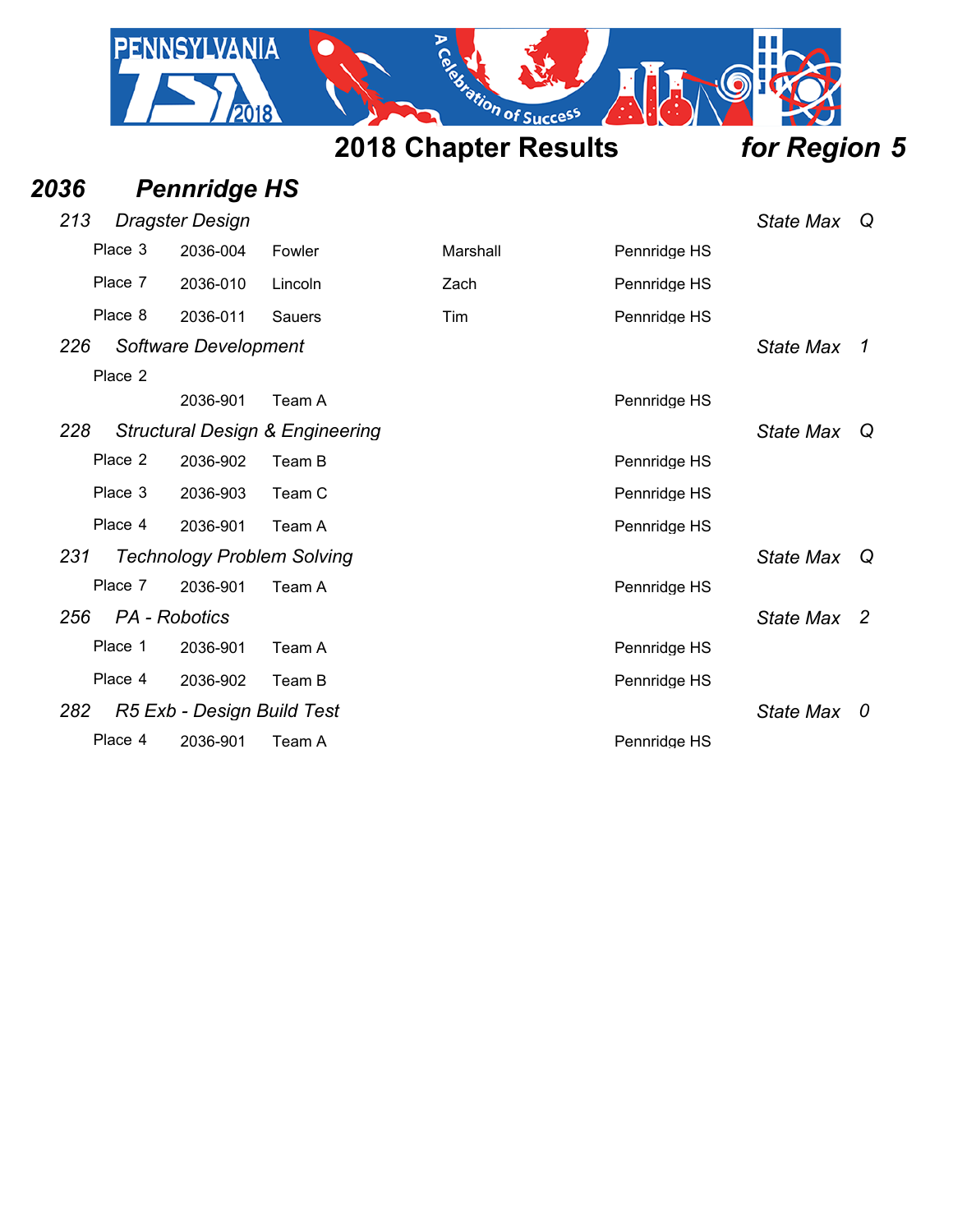

| 2039       |         | <b>Quakertown HS</b>           |                                             |          |                      |                  |     |
|------------|---------|--------------------------------|---------------------------------------------|----------|----------------------|------------------|-----|
| 203        |         | <b>Architectural Design</b>    |                                             |          |                      | <b>State Max</b> | ∣Q. |
|            | Place 1 | 2039-901                       | Team A                                      |          | <b>Quakertown HS</b> |                  |     |
|            | Place 5 | 2039-903                       | Team C                                      |          | Quakertown HS        |                  |     |
| 207        | Coding  |                                |                                             |          |                      | State Max 1      |     |
|            | Place 5 | 2039-901                       | Team A                                      |          | Quakertown HS        |                  |     |
| 208        |         |                                | <b>Computer-Aided Design - Architecture</b> |          |                      | State Max 3      |     |
|            | Place 1 | 2039-043                       | Onanuga                                     | Adeniyi  | Quakertown HS        |                  |     |
|            | Place 4 | 2039-019                       | Harris                                      | Kaitlin  | Quakertown HS        |                  |     |
| <b>209</b> |         |                                | <b>Computer-Aided Design - Engineering</b>  |          |                      | State Max 3      |     |
|            | Place 1 | 2039-027                       | Kreuz                                       | Nicholas | Quakertown HS        |                  |     |
| 213        |         | <b>Dragster Design</b>         |                                             |          |                      | <b>State Max</b> | Q   |
|            | Place 1 | 2039-009                       | Boehringer                                  | Russell  | Quakertown HS        |                  |     |
|            | Place 2 | 2039-050                       | Witte                                       | Jonathan | Quakertown HS        |                  |     |
|            | Place 4 | 2039-024                       | Kalbach                                     | Lanie    | Quakertown HS        |                  |     |
|            | Place 5 | 2039-006                       | Besch                                       | Nate     | <b>Quakertown HS</b> |                  |     |
|            | Place 6 | 2039-042                       | Ocamb                                       | Benjamin | Quakertown HS        |                  |     |
| 214        |         | <b>Engineering Design</b>      |                                             |          |                      | <b>State Max</b> | 1   |
|            | Place 6 | 2039-901                       | Team A                                      |          | Quakertown HS        |                  |     |
| 216        |         | <b>Extemporaneous Speech</b>   |                                             |          |                      | <b>State Max</b> | Q   |
|            | Place 1 | 2039-004                       | Bernabei                                    | Leo      | Quakertown HS        |                  |     |
|            | Place 4 | 2039-016                       | Fowler                                      | Sadie    | Quakertown HS        |                  |     |
|            |         |                                | 217 Fashion Design and Technology           |          |                      | State Max 1      |     |
|            | Place 3 | 2039-901                       | Team A                                      |          | Quakertown HS        |                  |     |
|            | Place 5 | 2039-903                       | Team C                                      |          | Quakertown HS        |                  |     |
| 218        |         | <b>Flight Endurance</b>        |                                             |          |                      | State Max 2      |     |
|            | Place 2 | 2039-038                       | Miller                                      | Rebecca  | Quakertown HS        |                  |     |
|            | Place 3 | 2039-045                       | Sicher                                      | Abby     | Quakertown HS        |                  |     |
|            | Place 7 | 2039-050                       | Witte                                       | Jonathan | Quakertown HS        |                  |     |
| 222        |         | <b>Photographic Technology</b> |                                             |          |                      | State Max Q      |     |
|            | Place 2 | 2039-016                       | Fowler                                      | Sadie    | Quakertown HS        |                  |     |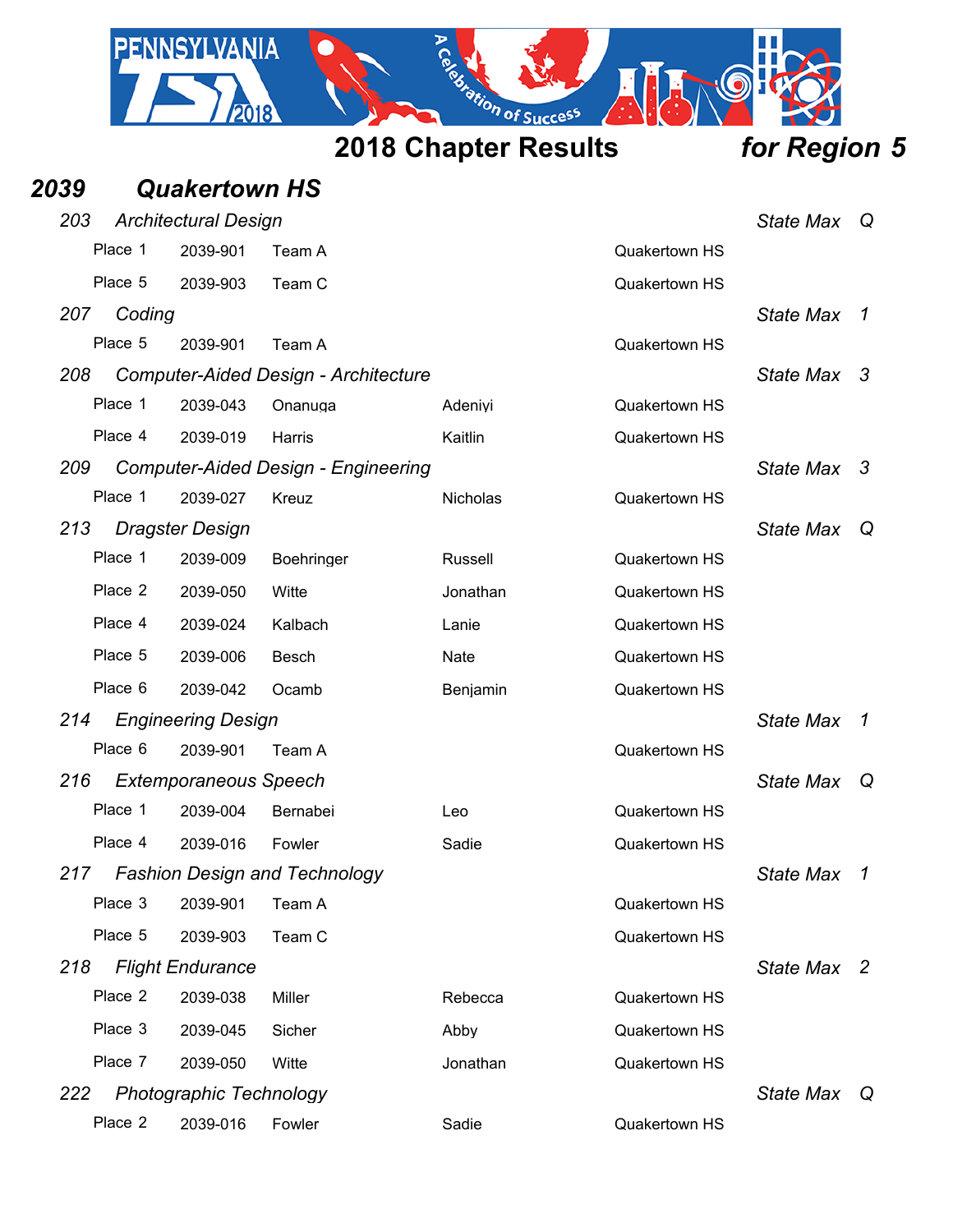

| 223      |                                               |                                 |                                                                                                                                                                                                                                          |                      |                  | Q                |
|----------|-----------------------------------------------|---------------------------------|------------------------------------------------------------------------------------------------------------------------------------------------------------------------------------------------------------------------------------------|----------------------|------------------|------------------|
| Place 1  | 2039-004                                      | Bernabei                        | Leo                                                                                                                                                                                                                                      | <b>Quakertown HS</b> |                  |                  |
| Place 6  | 2039-016                                      | Fowler                          | Sadie                                                                                                                                                                                                                                    | <b>Quakertown HS</b> |                  |                  |
|          |                                               |                                 |                                                                                                                                                                                                                                          |                      | State Max        | 1                |
| Place 2  | 2039-042                                      | Ocamb                           | Benjamin                                                                                                                                                                                                                                 | Quakertown HS        |                  |                  |
|          |                                               |                                 |                                                                                                                                                                                                                                          |                      | State Max        | 1                |
| Place 4  | 2039-045                                      | Sicher                          | Abby                                                                                                                                                                                                                                     | <b>Quakertown HS</b> |                  |                  |
|          |                                               |                                 |                                                                                                                                                                                                                                          |                      | State Max        | Q                |
| Place 1  | 2039-902                                      | Team B                          |                                                                                                                                                                                                                                          | <b>Quakertown HS</b> |                  |                  |
| Place 5  | 2039-903                                      | Team C                          |                                                                                                                                                                                                                                          | <b>Quakertown HS</b> |                  |                  |
| Place 7  | 2039-901                                      | Team A                          |                                                                                                                                                                                                                                          | Quakertown HS        |                  |                  |
|          |                                               |                                 |                                                                                                                                                                                                                                          |                      | State Max 2      |                  |
| Place 3  | 2039-901                                      | Team A                          |                                                                                                                                                                                                                                          | Quakertown HS        |                  |                  |
|          |                                               |                                 |                                                                                                                                                                                                                                          |                      | <b>State Max</b> | -1               |
| Place 4  | 2039-901                                      | Team A                          |                                                                                                                                                                                                                                          | <b>Quakertown HS</b> |                  |                  |
|          |                                               |                                 |                                                                                                                                                                                                                                          |                      | <b>State Max</b> | 1                |
| Place 7  | 2039-042                                      | Ocamb                           | Benjamin                                                                                                                                                                                                                                 | <b>Quakertown HS</b> |                  |                  |
|          |                                               |                                 |                                                                                                                                                                                                                                          |                      | <b>State Max</b> | 0                |
| Place 13 | 2039-014                                      | Fletcher                        | Nolan                                                                                                                                                                                                                                    | Quakertown HS        |                  |                  |
|          |                                               |                                 |                                                                                                                                                                                                                                          |                      | <b>State Max</b> | 0                |
| Place 5  | 2039-054                                      | Fink-MacMullen                  | Benjamin                                                                                                                                                                                                                                 | <b>Quakertown HS</b> |                  |                  |
| Place 12 | 2039-035                                      | McCarty                         | Josiah                                                                                                                                                                                                                                   | <b>Quakertown HS</b> |                  |                  |
|          | 224<br>227<br>228<br>233<br>234<br>271<br>272 | <b>STEM Career</b><br>Webmaster | <b>Prepared Presentation</b><br><b>Promotional Design</b><br><b>Structural Design &amp; Engineering</b><br><b>Video Game Design</b><br>257 PA - Safety Illustration<br><b>Chapter Team - Written</b><br><b>Technology Bowl - Written</b> |                      |                  | <b>State Max</b> |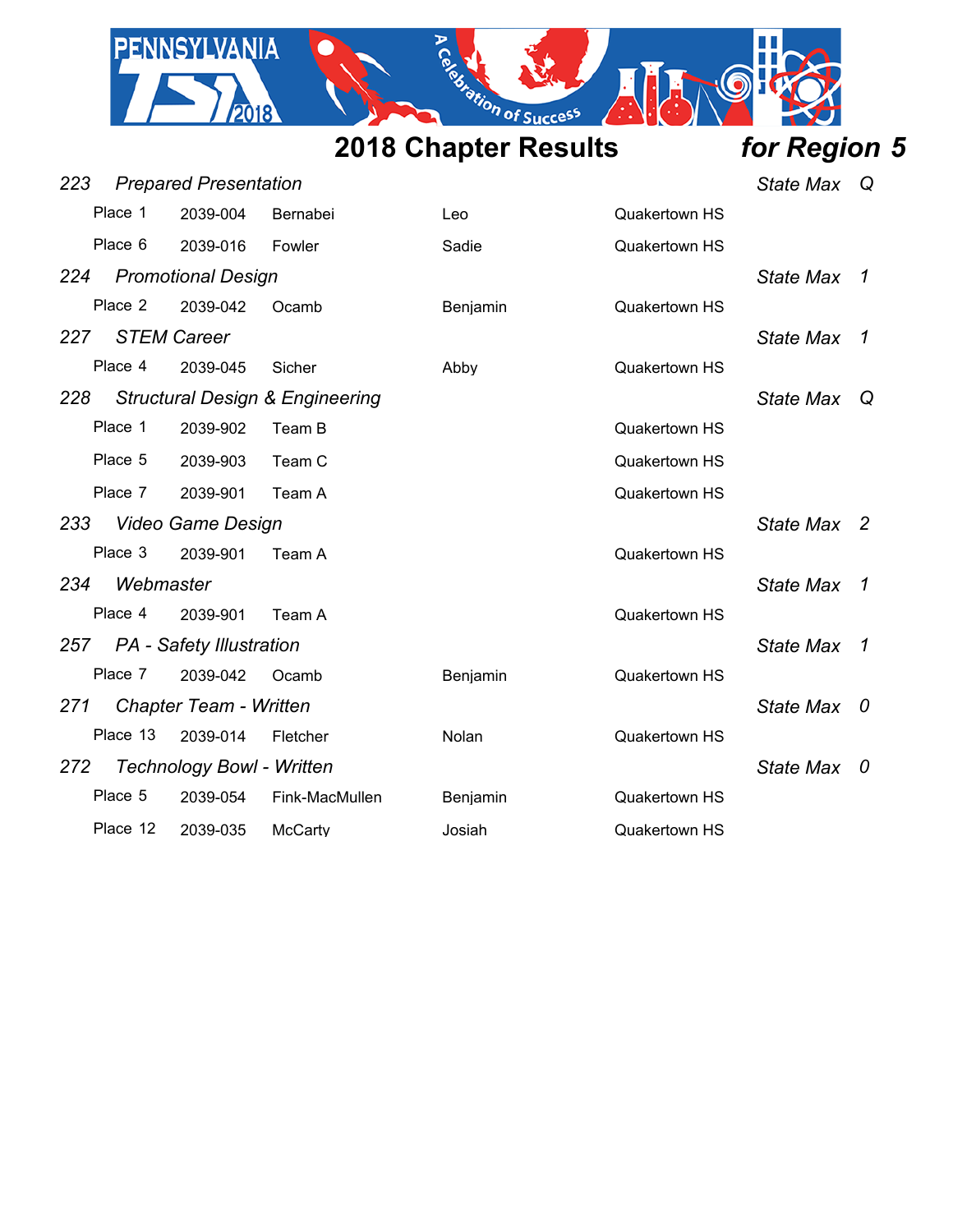

## *2061 Lower Merion HS 203 Architectural Design State Max Q* Place 2 2061-901 Team A Lower Merion HS Place 3 2061-902 Team B 2008 Contract 2008 Contract 2008 Contract 2008 Contract 2008 Contract 2009 Contract 20 *204 Biotechnology Design State Max 1* Place 2 2061-901 Team A Lower Merion HS Place 7 2061-903 Team C Lower Merion HS *206 Children's Stories State Max 1* Place 2 2061-901 Team A Lower Merion HS Place 3 2061-902 Team B 2008 Contract 2008 Contract 2008 Contract 2008 Contract 2008 Contract 2009 Contract 20 *207 Coding State Max 1* Place 1 2061-902 Team B Lower Merion HS Place 4 2061-901 Team A Lower Merion HS *212 Digital Video Production State Max 1* Place 1 2061-902 Team B 2008 Company Lower Merion HS Place 5 2061-903 Team C Lower Merion HS *213 Dragster Design State Max Q* Place 9 2061-021 Castello Jason Lower Merion HS *214 Engineering Design State Max 1* Place 2 2061-903 Team C Lower Merion HS Place 3 2061-902 Team B 2008 Contract 2008 Contract 2008 Contract 2009 Contract 2009 Contract 2009 Contract 20 *216 Extemporaneous Speech State Max Q* Place 2 2061-050 Serota Maxwell Lower Merion HS *217 Fashion Design and Technology State Max 1* Place 2 2061-903 Team C 2008 Research Market Merion HS *218 Flight Endurance State Max 2* Place 1 2061-032 Gordon Max Max Lower Merion HS Place 5 2061-034 Holgado Lauryn Lower Merion HS Place 8 2061-042 Liu Linda Lower Merion HS *219 Future Technology Teacher State Max 2* Place 2 2061-055 Wetherbee Cowen Cowen Lower Merion HS

Place 4 2061-003 Ginzburg Julian Julian Lower Merion HS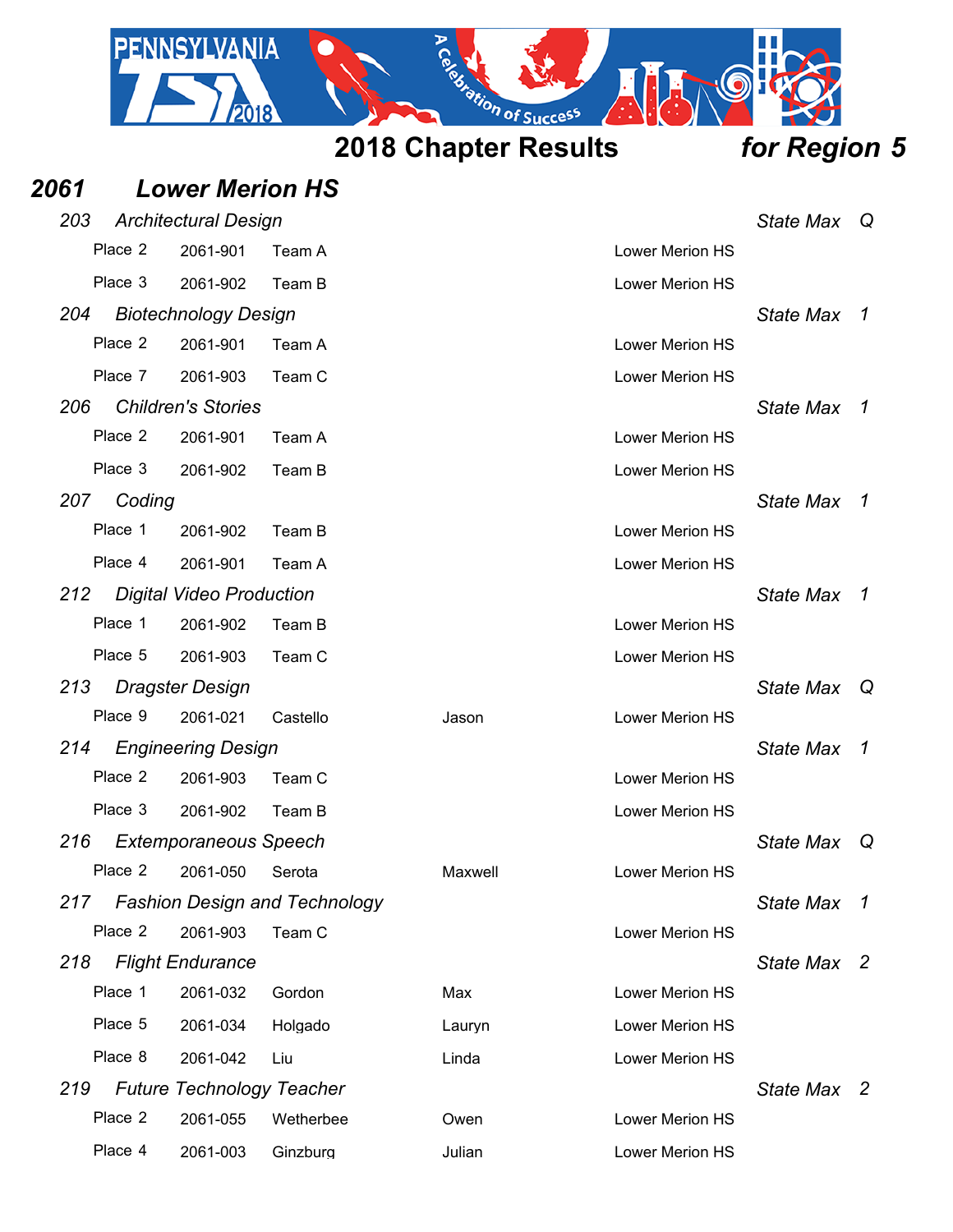

| 220 |           | <b>Music Production</b>           |                                   |           |                        | <b>State Max</b> | $\overline{2}$ |
|-----|-----------|-----------------------------------|-----------------------------------|-----------|------------------------|------------------|----------------|
|     | Place 1   | 2061-901                          | Team A                            |           | Lower Merion HS        |                  |                |
| 221 |           | <b>On Demand Video</b>            |                                   |           |                        | <b>State Max</b> | 1              |
|     | Place 2   | 2061-901                          | Team A                            |           | <b>Lower Merion HS</b> |                  |                |
| 222 |           | <b>Photographic Technology</b>    |                                   |           |                        | <b>State Max</b> | Q              |
|     | Place 3   | 2061-017                          | Alonzo                            | Ben       | Lower Merion HS        |                  |                |
|     | Place 6   | 2061-023                          | Costantino                        | Sarah     | Lower Merion HS        |                  |                |
| 223 |           | <b>Prepared Presentation</b>      |                                   |           |                        | State Max        | Q              |
|     | Place 2   | 2061-048                          | Segal                             | Harper    | Lower Merion HS        |                  |                |
| 224 |           | <b>Promotional Design</b>         |                                   |           |                        | <b>State Max</b> | 1              |
|     | Place 5   | 2061-024                          | de Santis                         | Chris     | <b>Lower Merion HS</b> |                  |                |
|     | Place 7   | 2061-007                          | Wang                              | Katherine | Lower Merion HS        |                  |                |
| 225 |           |                                   | Scientific Visualization (SciVis) |           |                        | <b>State Max</b> | - 2            |
|     | Place 2   | 2061-902                          | Team B                            |           | Lower Merion HS        |                  |                |
| 227 |           | <b>STEM Career</b>                |                                   |           |                        | <b>State Max</b> | 1              |
|     | Place 1   | 2061-007                          | Wang                              | Katherine | Lower Merion HS        |                  |                |
| 231 |           | <b>Technology Problem Solving</b> |                                   |           |                        | <b>State Max</b> | Q              |
|     | Place 2   | 2061-901                          | Team A                            |           | Lower Merion HS        |                  |                |
|     | Place 3   | 2061-902                          | Team B                            |           | Lower Merion HS        |                  |                |
| 233 |           | <b>Video Game Design</b>          |                                   |           |                        | State Max        | - 2            |
|     | Place 4   | 2061-902                          | Team B                            |           | Lower Merion HS        |                  |                |
|     | Place 5   | 2061-901                          | Team A                            |           | Lower Merion HS        |                  |                |
| 234 | Webmaster |                                   |                                   |           |                        | <b>State Max</b> | 1              |
|     | Place 2   | 2061-901                          | Team A                            |           | Lower Merion HS        |                  |                |
|     | Place 6   | 2061-902                          | Team B                            |           | Lower Merion HS        |                  |                |
| 257 |           | <b>PA</b> - Safety Illustration   |                                   |           |                        | <b>State Max</b> | $\overline{1}$ |
|     | Place 4   | 2061-003                          | Ginzburg                          | Julian    | Lower Merion HS        |                  |                |
|     | Place 5   | 2061-056                          | Wu                                | Sihan     | Lower Merion HS        |                  |                |
| 271 |           | <b>Chapter Team - Written</b>     |                                   |           |                        | State Max 0      |                |
|     | Place 1   | 2061-003                          | Ginzburg                          | Julian    | <b>Lower Merion HS</b> |                  |                |
|     | Place 7   | 2061-009                          | Farah                             | Freddy    | Lower Merion HS        |                  |                |
|     | Place 8   | 2061-005                          | Hail                              | Andri     | Lower Merion HS        |                  |                |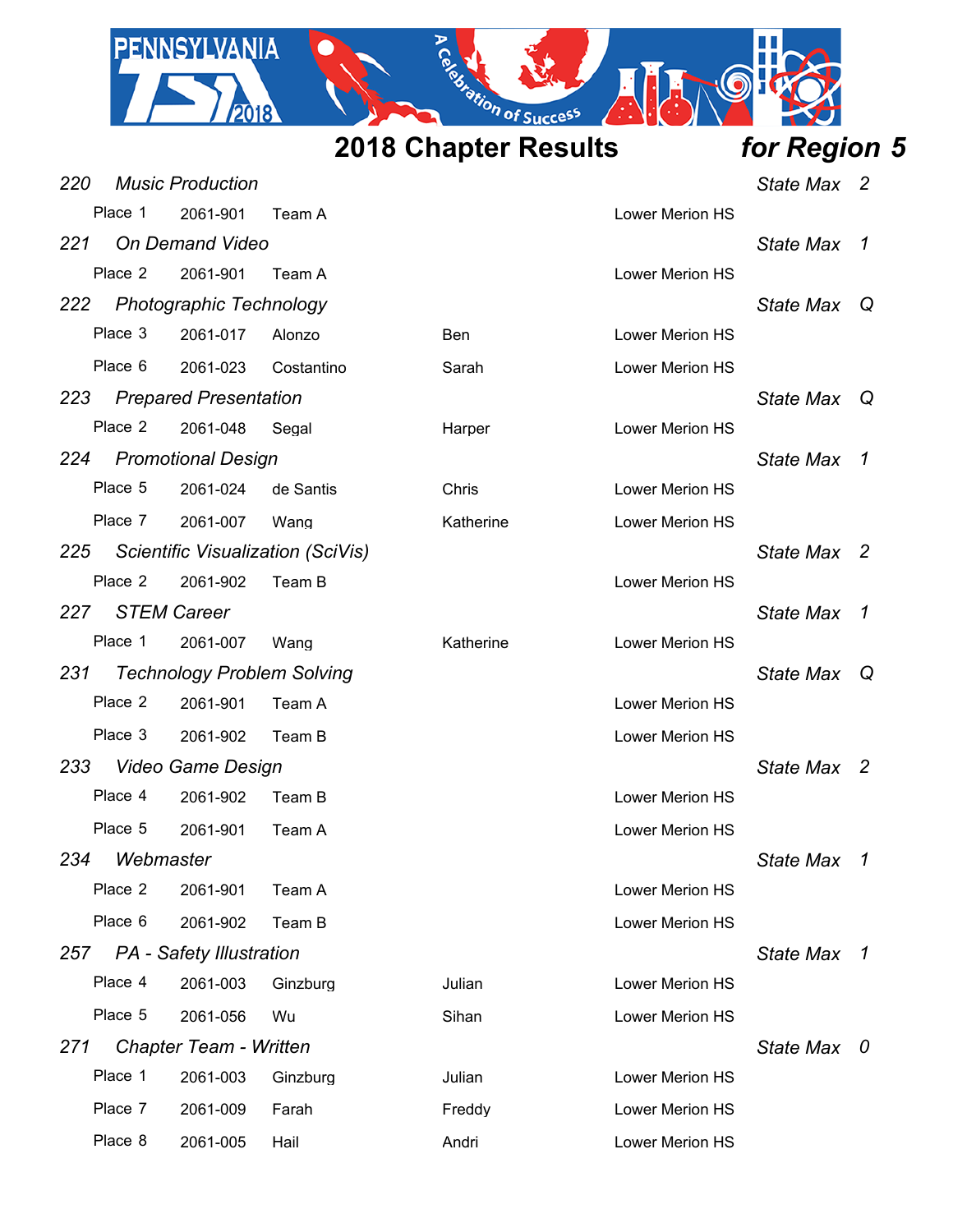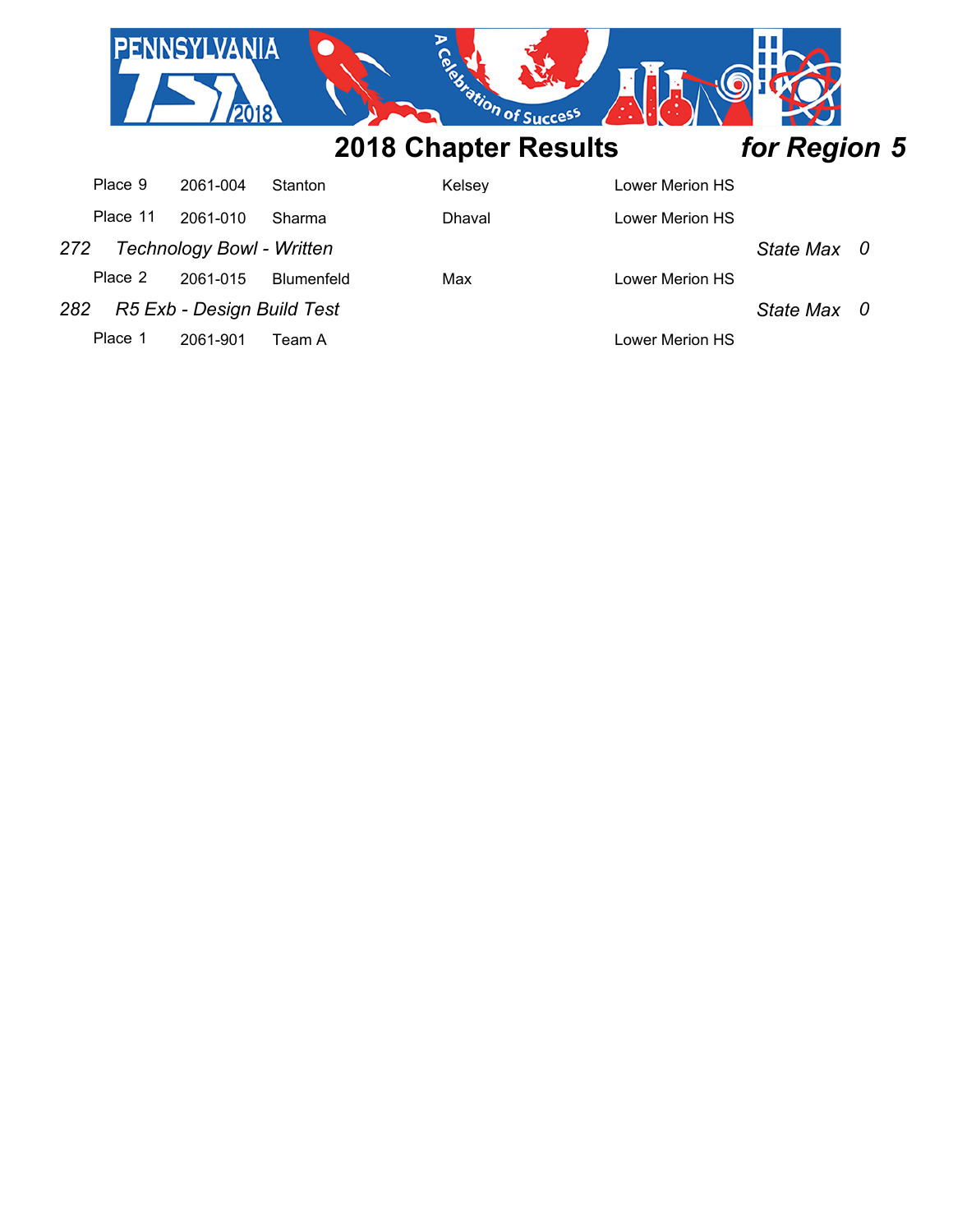

| 2082 |         | <b>Harriton HS</b>                       |                                            |       |                    |                  |              |
|------|---------|------------------------------------------|--------------------------------------------|-------|--------------------|------------------|--------------|
| 204  |         | <b>Biotechnology Design</b>              |                                            |       |                    | State Max        | 1            |
|      | Place 1 | 2082-901                                 | Team A                                     |       | <b>Harriton HS</b> |                  |              |
|      | Place 4 | 2082-902                                 | Team B                                     |       | <b>Harriton HS</b> |                  |              |
| 206  |         | <b>Children's Stories</b>                |                                            |       |                    | <b>State Max</b> | 1            |
|      | Place 1 | 2082-901                                 | Team A                                     |       | <b>Harriton HS</b> |                  |              |
| 207  | Coding  |                                          |                                            |       |                    | <b>State Max</b> | 1            |
|      | Place 3 | 2082-902                                 | Team B                                     |       | <b>Harriton HS</b> |                  |              |
|      | Place 6 | 2082-901                                 | Team A                                     |       | <b>Harriton HS</b> |                  |              |
| 209  |         |                                          | <b>Computer-Aided Design - Engineering</b> |       |                    | State Max 3      |              |
|      | Place 4 | 2082-027                                 | Nafshi                                     | Ron   | <b>Harriton HS</b> |                  |              |
| 212  |         | <b>Digital Video Production</b>          |                                            |       |                    | <b>State Max</b> | 1            |
|      | Place 3 | 2082-901                                 | Team A                                     |       | <b>Harriton HS</b> |                  |              |
| 214  |         | <b>Engineering Design</b>                |                                            |       |                    | <b>State Max</b> | $\mathcal I$ |
|      | Place 1 | 2082-901                                 | Team A                                     |       | <b>Harriton HS</b> |                  |              |
| 216  |         | <b>Extemporaneous Speech</b>             |                                            |       |                    | <b>State Max</b> | Q            |
|      | Place 3 | 2082-030                                 | Wright                                     | Emily | <b>Harriton HS</b> |                  |              |
|      | Place 5 | 2082-018                                 | Kreiser                                    | Ryan  | <b>Harriton HS</b> |                  |              |
| 217  |         |                                          | <b>Fashion Design and Technology</b>       |       |                    | <b>State Max</b> | 1            |
|      | Place 6 | 2082-901                                 | Team A                                     |       | <b>Harriton HS</b> |                  |              |
| 218  |         | <b>Flight Endurance</b>                  |                                            |       |                    | State Max 2      |              |
|      | Place 4 | 2082-018                                 | Kreiser                                    | Ryan  | <b>Harriton HS</b> |                  |              |
|      |         | 220 Music Production                     |                                            |       |                    | State Max 2      |              |
|      | Place 2 | 2082-902                                 | Team B                                     |       | <b>Harriton HS</b> |                  |              |
|      | Place 4 | 2082-901                                 | Team A                                     |       | <b>Harriton HS</b> |                  |              |
| 221  |         | On Demand Video                          |                                            |       |                    | State Max        | 1            |
|      | Place 1 | 2082-901                                 | Team A                                     |       | <b>Harriton HS</b> |                  |              |
| 222  | Place 1 | <b>Photographic Technology</b>           |                                            |       |                    | <b>State Max</b> | Q            |
| 223  |         | 2082-003<br><b>Prepared Presentation</b> | Abt                                        | Ben   | <b>Harriton HS</b> | <b>State Max</b> | Q            |
|      | Place 5 | 2082-030                                 | Wright                                     | Emily | <b>Harriton HS</b> |                  |              |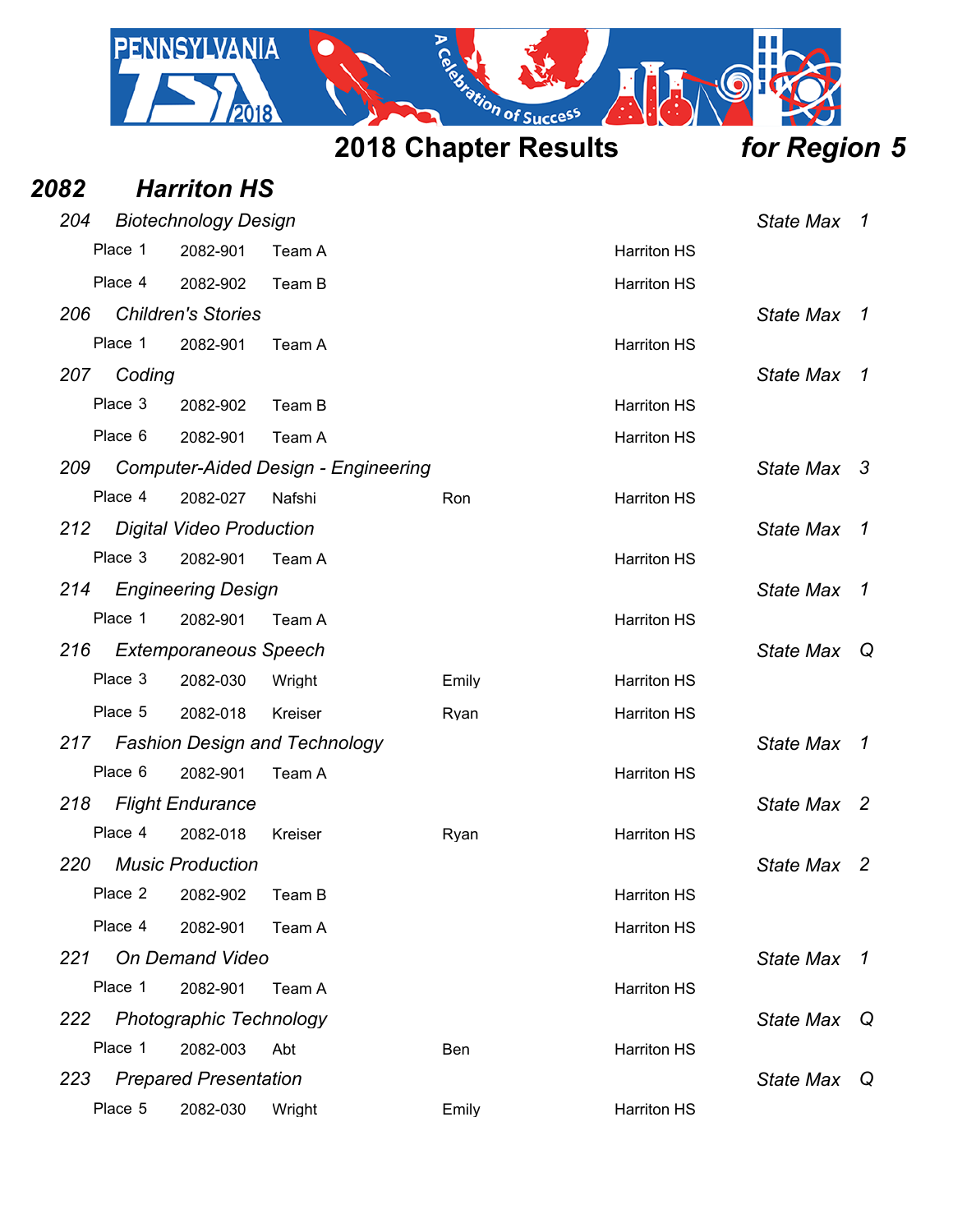

| 224 |           | <b>Promotional Design</b>         |                                   |          |                    | <b>State Max</b> | 1                          |
|-----|-----------|-----------------------------------|-----------------------------------|----------|--------------------|------------------|----------------------------|
|     | Place 1   | 2082-031                          | Xi                                | Sarah    | <b>Harriton HS</b> |                  |                            |
|     | Place 3   | 2082-008                          | Chalissery                        | Francis  | <b>Harriton HS</b> |                  |                            |
|     | Place 4   | 2082-011                          | Gowda                             | Sidharth | <b>Harriton HS</b> |                  |                            |
| 225 |           |                                   | Scientific Visualization (SciVis) |          |                    | State Max 2      |                            |
|     | Place 3   | 2082-902                          | Team B                            |          | <b>Harriton HS</b> |                  |                            |
|     | Place 4   | 2082-901                          | Team A                            |          | <b>Harriton HS</b> |                  |                            |
| 226 |           | Software Development              |                                   |          |                    | <b>State Max</b> | $\mathcal{I}$              |
|     | Place 1   | 2082-901                          | Team A                            |          | <b>Harriton HS</b> |                  |                            |
| 227 |           | <b>STEM Career</b>                |                                   |          |                    | <b>State Max</b> | $\mathcal I$               |
|     | Place 2   | 2082-012                          | Harris                            | Max      | <b>Harriton HS</b> |                  |                            |
|     | Place 3   | 2082-013                          | Hasan                             | Charisma | <b>Harriton HS</b> |                  |                            |
| 231 |           | <b>Technology Problem Solving</b> |                                   |          |                    | State Max Q      |                            |
|     | Place 5   | 2082-901                          | Team A                            |          | <b>Harriton HS</b> |                  |                            |
|     | Place 8   | 2082-902                          | Team B                            |          | <b>Harriton HS</b> |                  |                            |
| 233 |           | <b>Video Game Design</b>          |                                   |          |                    | State Max 2      |                            |
|     | Place 1   | 2082-901                          | Team A                            |          | <b>Harriton HS</b> |                  |                            |
| 234 | Webmaster |                                   |                                   |          |                    | <b>State Max</b> | $\mathcal{I}$              |
|     | Place 3   | 2082-901                          | Team A                            |          | <b>Harriton HS</b> |                  |                            |
|     | Place 5   | 2082-902                          | Team B                            |          | <b>Harriton HS</b> |                  |                            |
|     |           | 257 PA - Safety Illustration      |                                   |          |                    | <b>State Max</b> | $\boldsymbol{\mathcal{I}}$ |
|     | Place 2   | 2082-024                          | Marg-Bracken                      | Ariadne  | <b>Harriton HS</b> |                  |                            |
|     |           | Place 3 2082-020 Lienau           |                                   | Reese    | <b>Harriton HS</b> |                  |                            |
|     | Place 6   | 2082-021                          | Maidment                          | Portia   | <b>Harriton HS</b> |                  |                            |
|     | Place 8   | 2082-010                          | Gowda                             | Samarth  | <b>Harriton HS</b> |                  |                            |
| 271 |           | Chapter Team - Written            |                                   |          |                    | State Max 0      |                            |
|     | Place 2   | 2082-008                          | Chalissery                        | Francis  | <b>Harriton HS</b> |                  |                            |
|     | Place 3   | 2082-031                          | Xi                                | Sarah    | <b>Harriton HS</b> |                  |                            |
|     | Place 4   | 2082-030                          | Wright                            | Emily    | <b>Harriton HS</b> |                  |                            |
|     | Place 5   | 2082-018                          | Kreiser                           | Ryan     | <b>Harriton HS</b> |                  |                            |
|     | Place 6   | 2082-023                          | Manlin                            | Zach     | <b>Harriton HS</b> |                  |                            |
|     | Place 10  | 2082-007                          | Catania                           | Sam      | <b>Harriton HS</b> |                  |                            |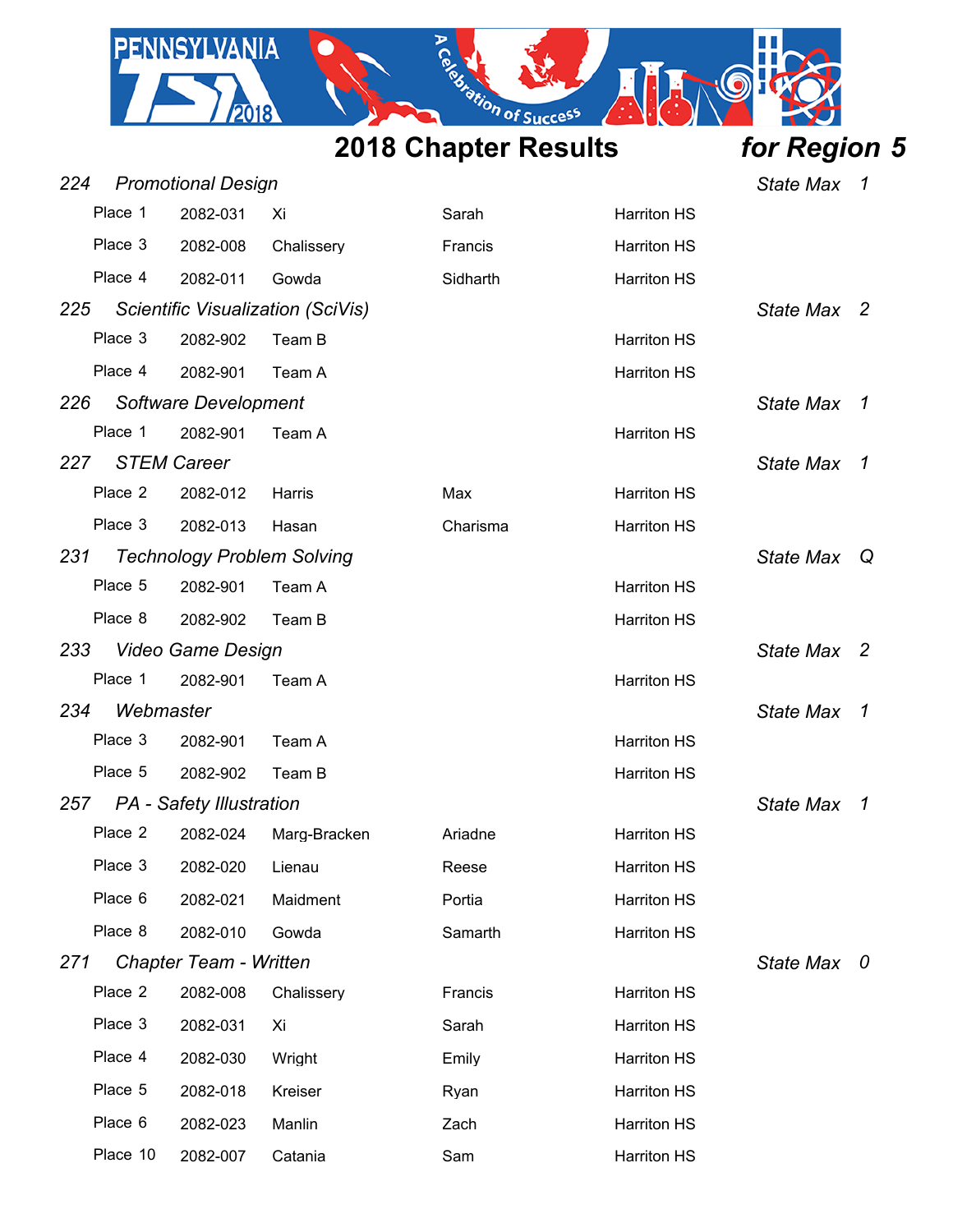| <b>NNSYLVANIA</b> |                             |              |
|-------------------|-----------------------------|--------------|
|                   | <b>2018 Chapter Results</b> | for Region 5 |

|     | Place 12 | 2082-027                         | Nafshi   | Ron        | <b>Harriton HS</b> |             |  |
|-----|----------|----------------------------------|----------|------------|--------------------|-------------|--|
| 272 |          | <b>Technology Bowl - Written</b> |          |            |                    | State Max 0 |  |
|     | Place 3  | 2082-022                         | Maiid    | Kareem     | <b>Harriton HS</b> |             |  |
|     | Place 4  | 2082-018                         | Kreiser  | Rvan       | <b>Harriton HS</b> |             |  |
|     | Place 6  | 2082-028                         | Siderowf | <b>Ben</b> | <b>Harriton HS</b> |             |  |
|     | Place 7  | 2082-003                         | Abt      | Ben        | <b>Harriton HS</b> |             |  |
|     | Place 10 | 2082-023                         | Manlin   | Zach       | <b>Harriton HS</b> |             |  |
| 282 |          | R5 Exb - Design Build Test       |          |            |                    | State Max 0 |  |
|     | Place 2  | 2082-901                         | Team A   |            | <b>Harriton HS</b> |             |  |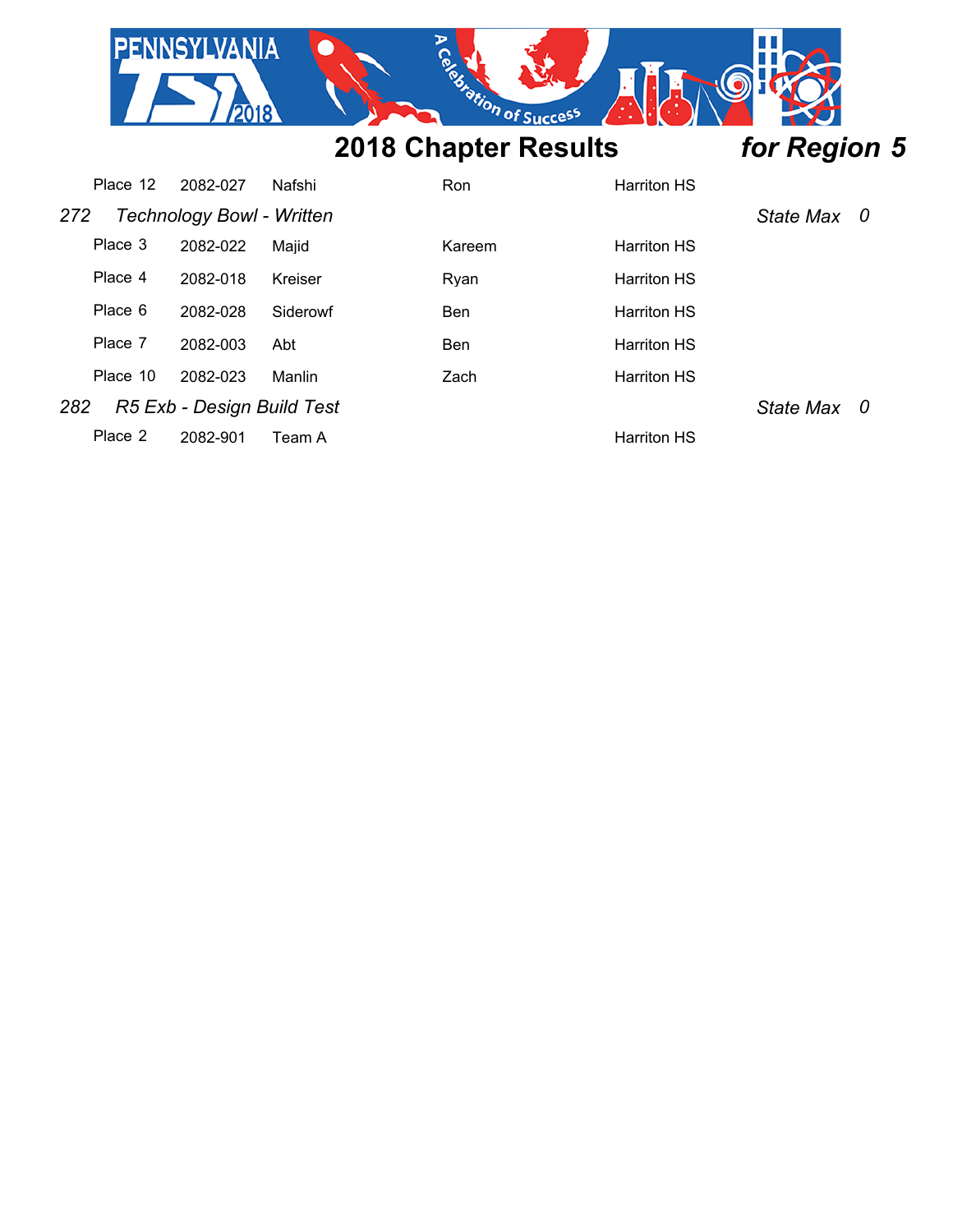

## *2084 Plymouth Whitemarsh HS*

| 203 |         | <b>Architectural Design</b>      |                                            |              | <b>State Max</b>              | Q            |
|-----|---------|----------------------------------|--------------------------------------------|--------------|-------------------------------|--------------|
|     | Place 4 | 2084-901                         | Team A                                     |              | Plymouth Whitemarsh HS        |              |
| 204 |         | <b>Biotechnology Design</b>      |                                            |              | <b>State Max</b>              | 1            |
|     | Place 3 | 2084-902                         | Team B                                     |              | <b>Plymouth Whitemarsh HS</b> |              |
|     | Place 5 | 2084-903                         | Team C                                     |              | <b>Plymouth Whitemarsh HS</b> |              |
|     | Place 8 | 2084-901                         | Team A                                     |              | <b>Plymouth Whitemarsh HS</b> |              |
| 208 |         |                                  | Computer-Aided Design - Architecture       |              | State Max 3                   |              |
|     | Place 3 | 2084-043                         | Wright                                     | Logan        | Plymouth Whitemarsh HS        |              |
|     | Place 6 | 2084-033                         | Rosen                                      | <b>Blake</b> | Plymouth Whitemarsh HS        |              |
| 209 |         |                                  | <b>Computer-Aided Design - Engineering</b> |              | State Max 3                   |              |
|     | Place 2 | 2084-007                         | Phair                                      | James        | Plymouth Whitemarsh HS        |              |
|     | Place 6 | 2084-016                         | Symnoski                                   | Matt         | Plymouth Whitemarsh HS        |              |
|     | Place 7 | 2084-008                         | Etzel                                      | <b>Brock</b> | Plymouth Whitemarsh HS        |              |
| 212 |         | <b>Digital Video Production</b>  |                                            |              | <b>State Max</b>              | 1            |
|     | Place 4 | 2084-902                         | Team B                                     |              | Plymouth Whitemarsh HS        |              |
| 214 |         | <b>Engineering Design</b>        |                                            |              | <b>State Max</b>              | $\mathcal I$ |
|     | Place 4 | 2084-903                         | Team C                                     |              | Plymouth Whitemarsh HS        |              |
|     | Place 5 | 2084-901                         | Team A                                     |              | Plymouth Whitemarsh HS        |              |
| 217 |         |                                  | <b>Fashion Design and Technology</b>       |              | <b>State Max</b>              | 1            |
|     | Place 4 | 2084-901                         | Team A                                     |              | Plymouth Whitemarsh HS        |              |
| 218 |         | <b>Flight Endurance</b>          |                                            |              | <b>State Max</b>              | -2           |
|     | Place 6 | 2084-022                         | Scott                                      | Paige        | Plymouth Whitemarsh HS        |              |
| 219 |         | <b>Future Technology Teacher</b> |                                            |              | State Max 2                   |              |
|     | Place 1 | 2084-009                         | Bhutani                                    | Shreya       | Plymouth Whitemarsh HS        |              |
|     | Place 3 | 2084-012                         | Smaliak                                    | Liza         | <b>Plymouth Whitemarsh HS</b> |              |
| 220 |         | <b>Music Production</b>          |                                            |              | State Max 2                   |              |
|     | Place 3 | 2084-901                         | Team A                                     |              | Plymouth Whitemarsh HS        |              |
|     | Place 5 | 2084-902                         | Team B                                     |              | <b>Plymouth Whitemarsh HS</b> |              |
| 222 |         | <b>Photographic Technology</b>   |                                            |              | <b>State Max</b>              | Q            |
|     | Place 8 | 2084-009                         | <b>Bhutani</b>                             | Shreya       | Plymouth Whitemarsh HS        |              |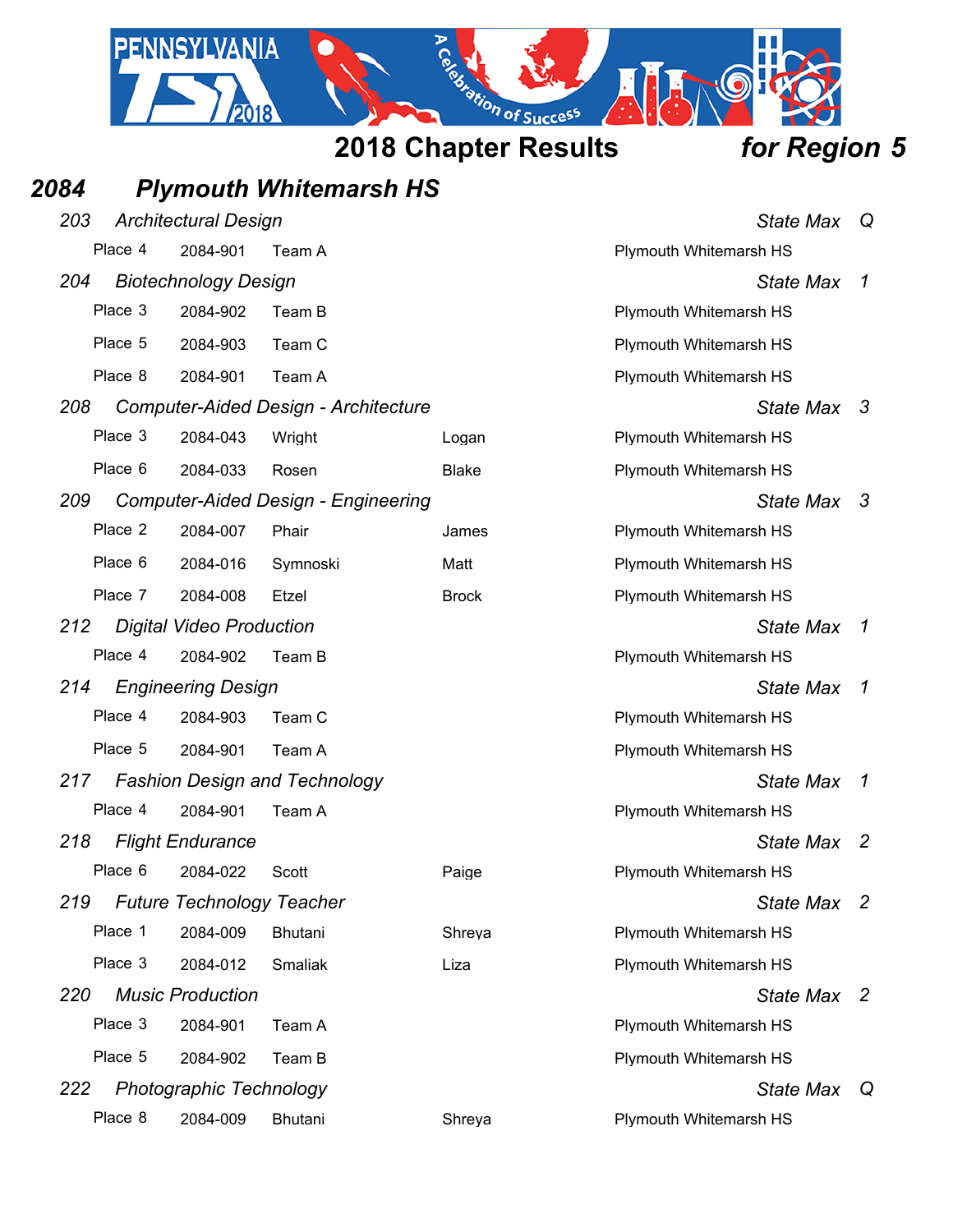

| 223                          |                   | <b>Prepared Presentation</b>      |                                            |        | State Max Q                   |             |                |
|------------------------------|-------------------|-----------------------------------|--------------------------------------------|--------|-------------------------------|-------------|----------------|
|                              | Place 3           | 2084-009                          | <b>Bhutani</b>                             | Shreya | Plymouth Whitemarsh HS        |             |                |
| 225                          |                   |                                   | Scientific Visualization (SciVis)          |        |                               | State Max 2 |                |
|                              | Place 1           | 2084-902                          | Team B                                     |        | <b>Plymouth Whitemarsh HS</b> |             |                |
| 228                          |                   |                                   | <b>Structural Design &amp; Engineering</b> |        |                               | State Max   | Q              |
|                              | Place 6           | 2084-905                          | Team E                                     |        | <b>Plymouth Whitemarsh HS</b> |             |                |
| 231                          |                   | <b>Technology Problem Solving</b> |                                            |        |                               | State Max Q |                |
|                              | Place 6           | 2084-901                          | Team A                                     |        | Plymouth Whitemarsh HS        |             |                |
| 234                          | Webmaster         |                                   |                                            |        |                               | State Max   | $\overline{1}$ |
|                              | Place 1           | 2084-901                          | Team A                                     |        | Plymouth Whitemarsh HS        |             |                |
|                              | 256 PA - Robotics |                                   |                                            |        |                               | State Max 2 |                |
|                              | Place 2           | 2084-902                          | Team B                                     |        | Plymouth Whitemarsh HS        |             |                |
| 257 PA - Safety Illustration |                   |                                   |                                            |        |                               | State Max   | $\overline{1}$ |
|                              | Place 1           | 2084-042                          | Sharpe                                     | Casev  | Plymouth Whitemarsh HS        |             |                |
| 272                          |                   | <b>Technology Bowl - Written</b>  |                                            |        |                               | State Max 0 |                |
|                              | Place 1           | 2084-029                          | Prusky                                     | Alex   | Plymouth Whitemarsh HS        |             |                |
|                              | Place 9           | 2084-011                          | Horry                                      | Scott  | <b>Plymouth Whitemarsh HS</b> |             |                |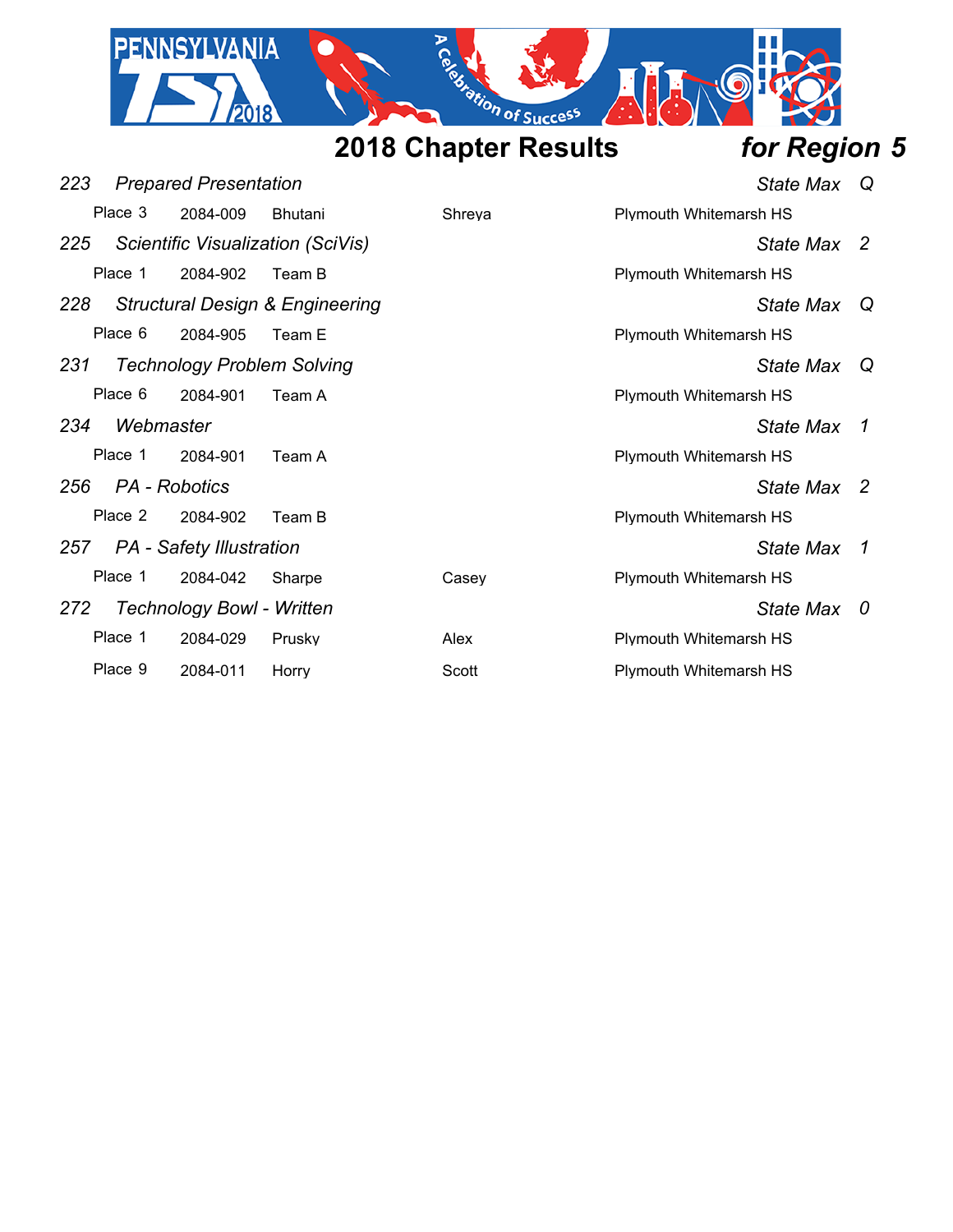

## *2099 Hatboro Horsham HS*

*212 Digital Video Production State Max 1*

Place 2 2099-901 Team A Hatboro Horsham HS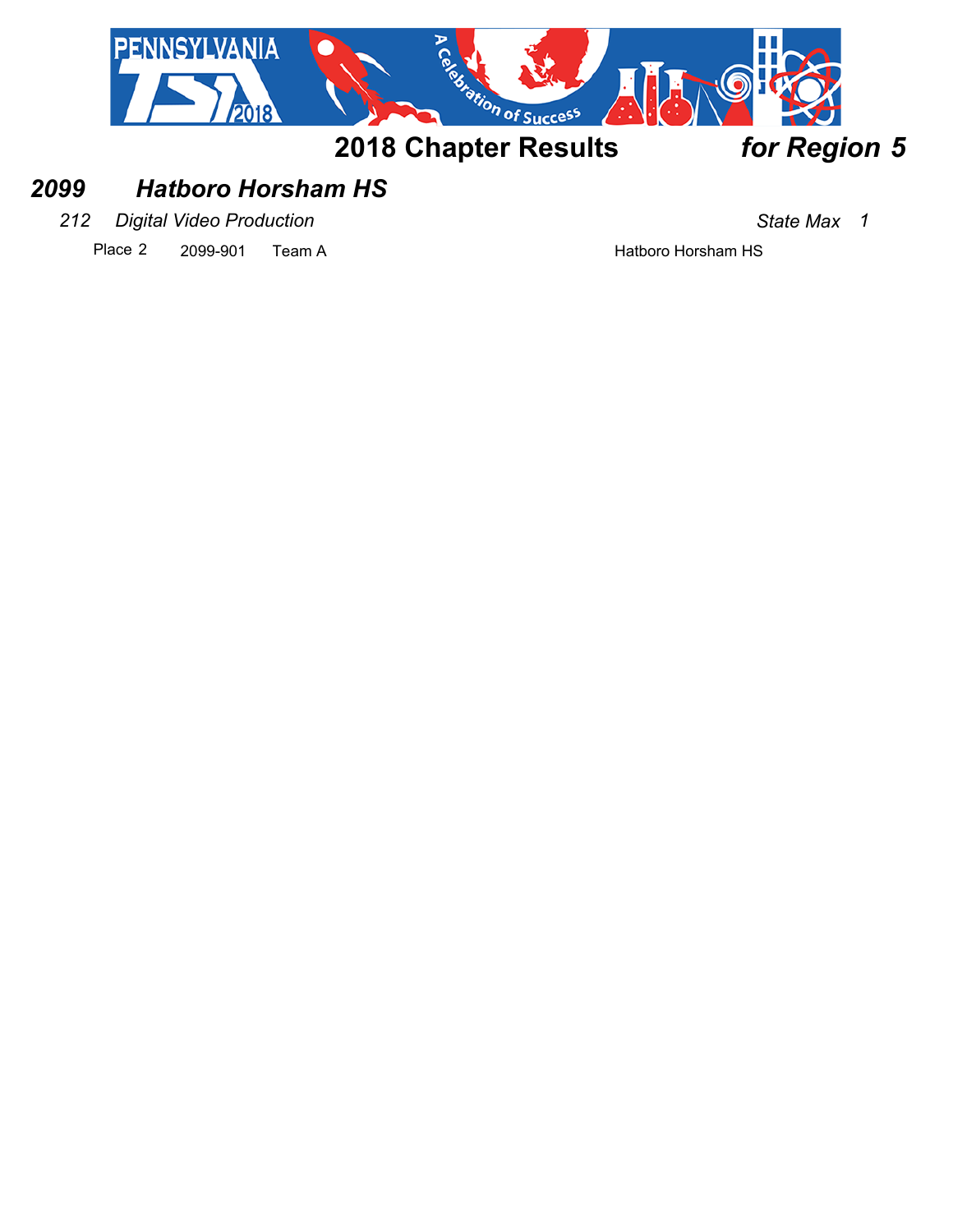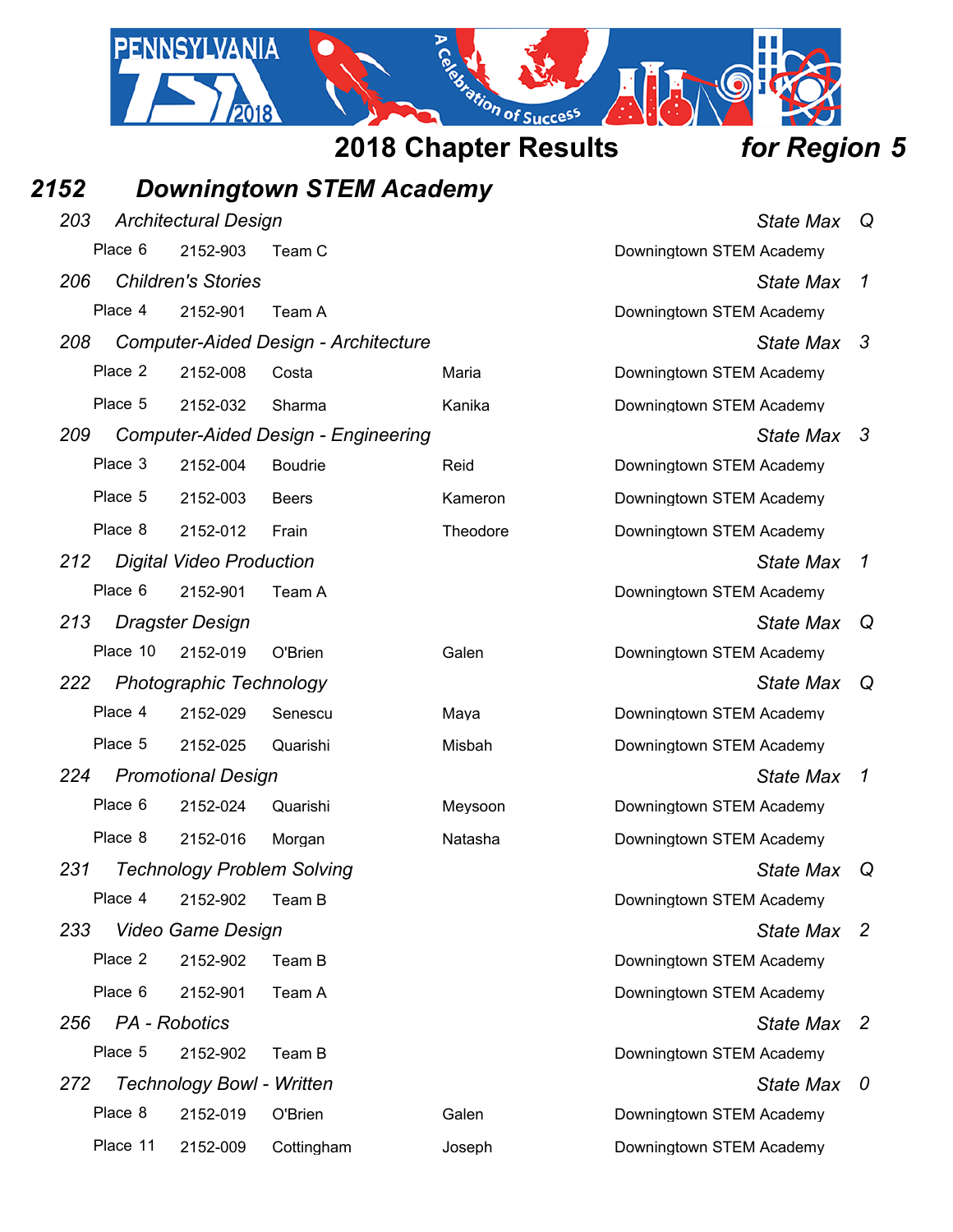

Place 13 2152-017 Narayanamangalam Ari Downingtown STEM Academy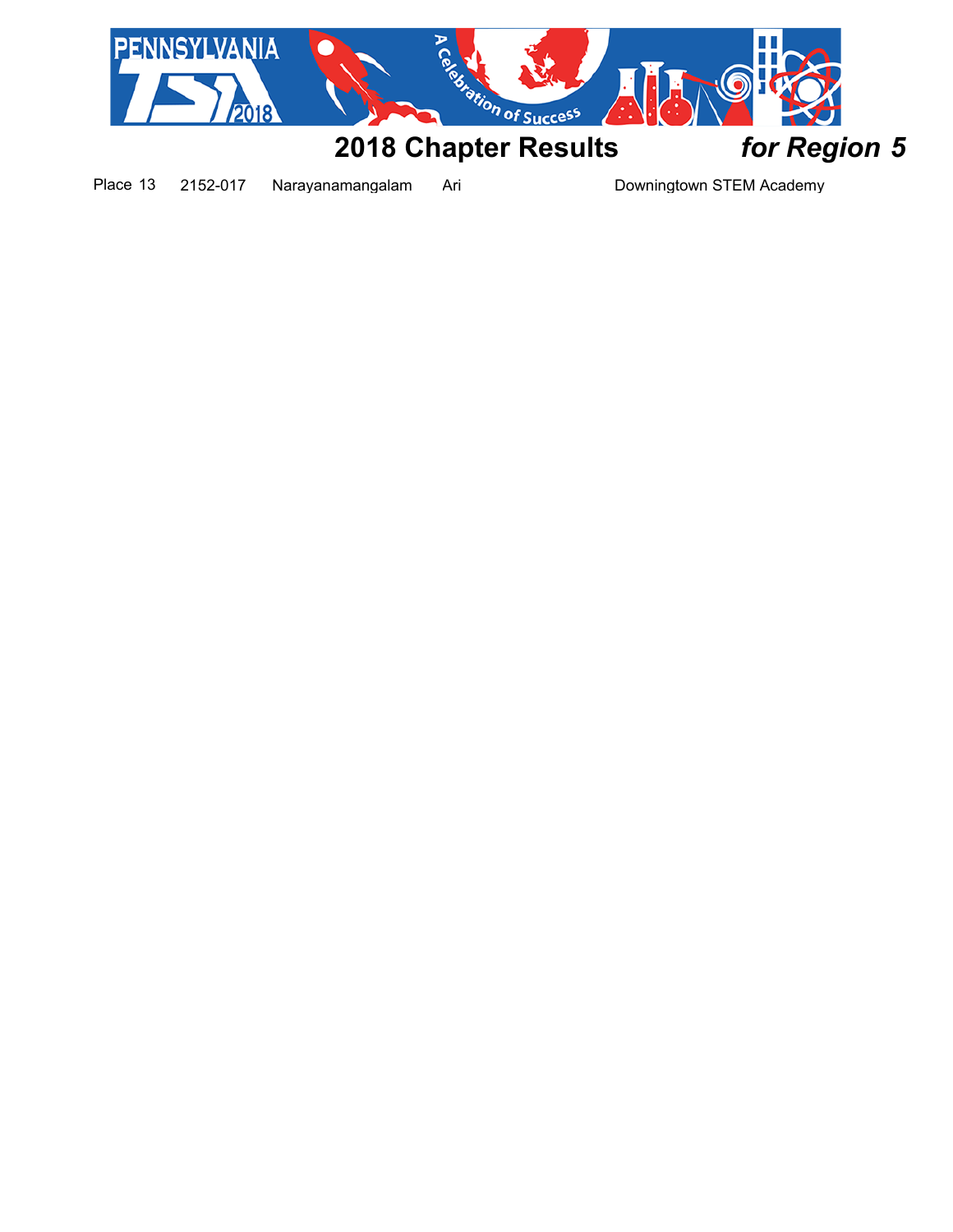| <b>O</b>                    |              |
|-----------------------------|--------------|
| <b>2018 Chapter Results</b> | for Region 5 |

## *2159 Pennsbury HS*

### *216 Extemporaneous Speech State Max Q*

Place 6 2159-027 Tosh Jake Jake Pennsbury HS

*256 PA - Robotics State Max 2*

Place 6 2159-901 Team A Place 6 2159-901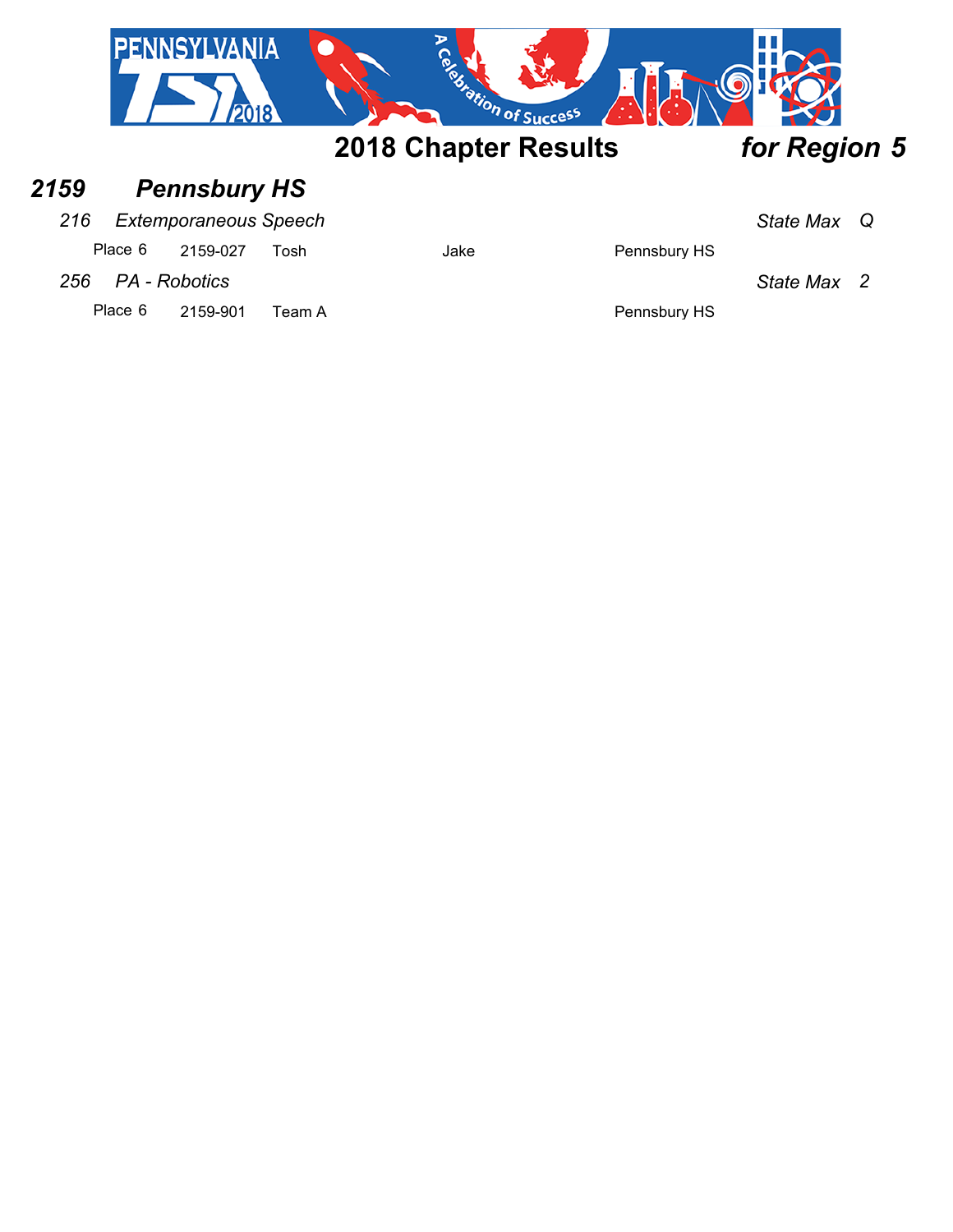

## *2194 Phoenixville Area HS*

*220 Music Production State Max 2*

Place 6 2194-901 Team A Place 6 2194-901

*256 PA - Robotics State Max 2*

Place 3 2194-901 Team A Place 3 2194-901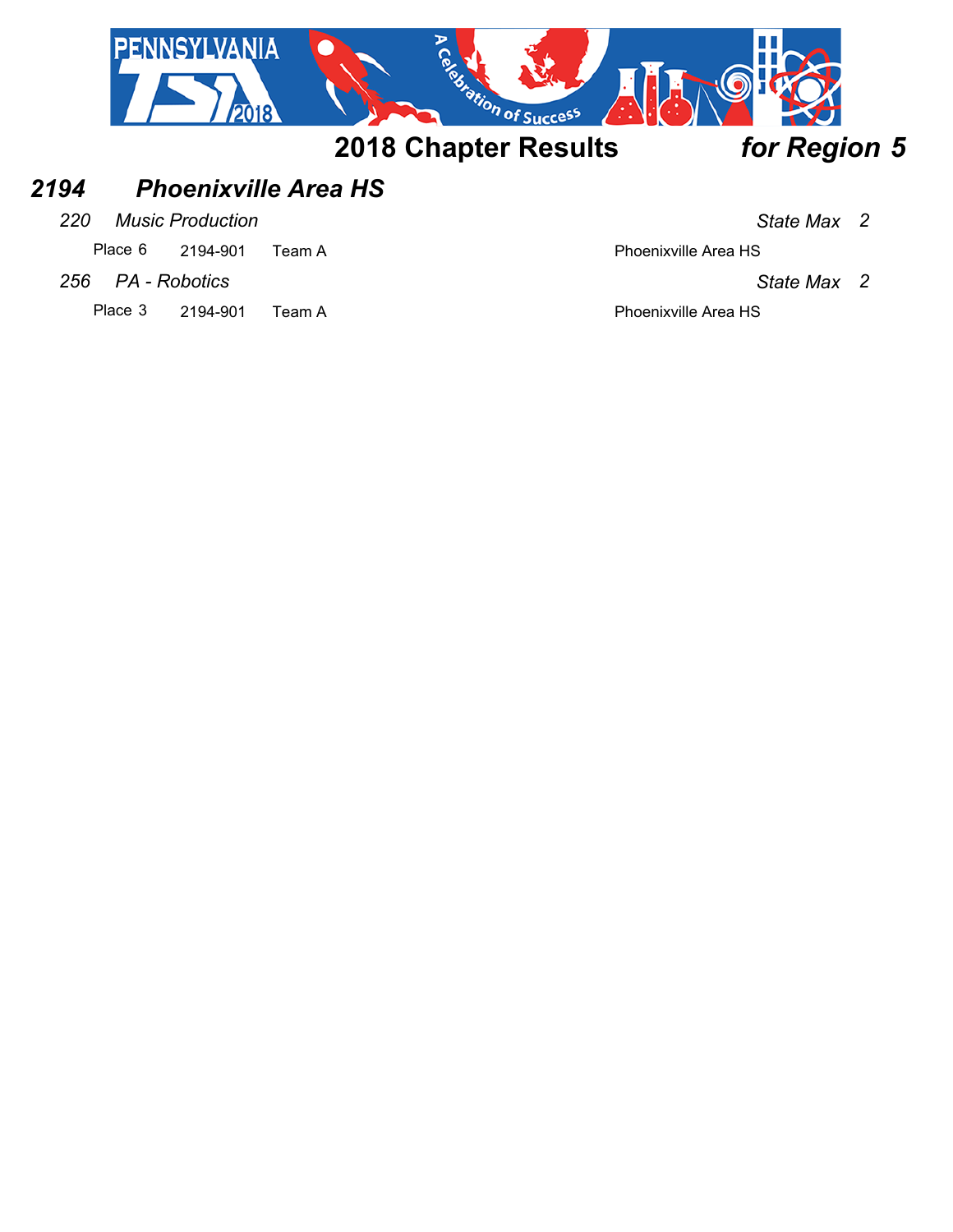|      |         | VANIA                             |                                      | Certain of Success          |                       |              |                |
|------|---------|-----------------------------------|--------------------------------------|-----------------------------|-----------------------|--------------|----------------|
|      |         |                                   |                                      | <b>2018 Chapter Results</b> |                       | for Region 5 |                |
| 2196 |         |                                   | <b>The Baldwin School HS</b>         |                             |                       |              |                |
| 204  |         | <b>Biotechnology Design</b>       |                                      |                             |                       | State Max 1  |                |
|      | Place 6 | 2196-902                          | Team B                               |                             | The Baldwin School HS |              |                |
| 217  |         |                                   | <b>Fashion Design and Technology</b> |                             |                       | State Max    | $\overline{1}$ |
|      | Place 1 | 2196-905                          | Team E                               |                             | The Baldwin School HS |              |                |
| 222  |         | Photographic Technology           |                                      |                             |                       | State Max    | Q              |
|      | Place 7 | 2196-005                          | Cooper                               | Megan                       | The Baldwin School HS |              |                |
| 223  |         | <b>Prepared Presentation</b>      |                                      |                             |                       | State Max    | Q              |
|      | Place 4 | 2196-003                          | Ahanger                              | Hana                        | The Baldwin School HS |              |                |
| 231  |         | <b>Technology Problem Solving</b> |                                      |                             |                       | State Max    | Q              |
|      | Place 1 | 2196-905                          | Team E                               |                             | The Baldwin School HS |              |                |
| 282  |         | R5 Exb - Design Build Test        |                                      |                             |                       | State Max 0  |                |
|      | Place 3 | 2196-910                          | Team J                               |                             | The Baldwin School HS |              |                |